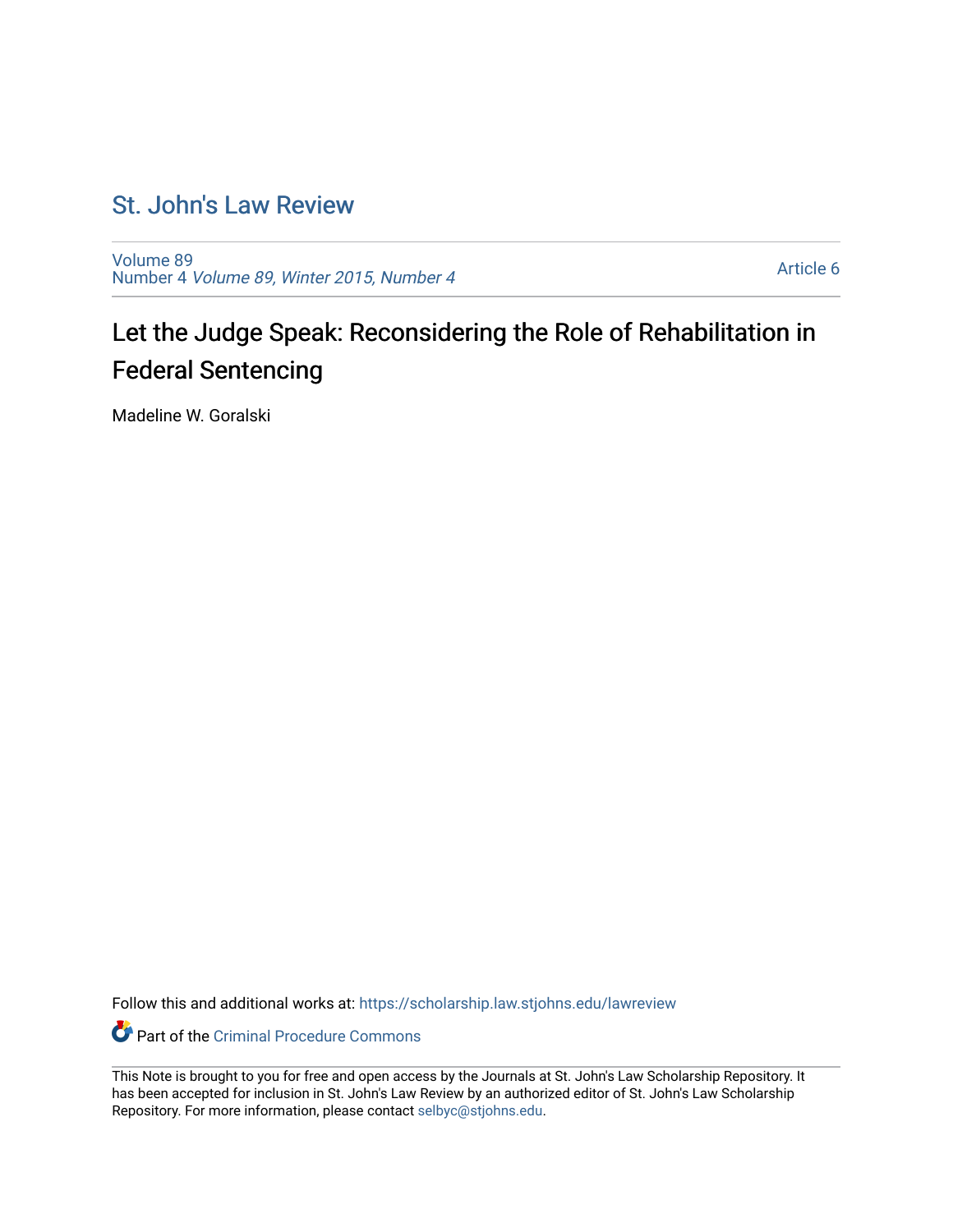### **LET THE JUDGE SPEAK: RECONSIDERING THE ROLE OF REHABILITATION IN FEDERAL SENTENCING**

#### MADELINE W. GORALSKI**†**

#### **INTRODUCTION**

Imagine that you are a judge in a criminal case. The trial is over, and the defendant, Jamie, was convicted of a serious drug-related crime, her second conviction for similar crimes. Previously, she served the United States Federal Sentencing Guidelines ("Guidelines") maximum sentence of eighteen months. Today is her sentencing proceeding for the most recent conviction. You feel very strongly that imprisonment is the proper punishment for Jamie in this case. However, you are unsure as to how long the term of imprisonment should be. Suppose the maximum sentence for this crime, according to the Guidelines, is twenty-four months. You believe that two years is a sufficient punishment due to the severity of the crime and the fact that it will keep Jamie from committing similar crimes during her incarceration. The twenty-four-month sentence might even send a message to others in society that these drug crimes can lead to long periods of imprisonment, and you hope that the sentence will deter others from following in Jamie's footsteps. However, Jamie's past conduct has shown that she poses a high risk of recidivism. At a nearby prison facility, there is a highly regarded rehabilitation program that helps defendants overcome drug problems and gives them vocational training so that they can get jobs when they are released from prison. The problem for Jamie, and for you, is that this program requires thirty-two months to complete and the United States Supreme Court, in Tapia v. United States,<sup>1</sup> interpreted  $\S 3582(a)$  of the Sentencing

**<sup>†</sup>** Notes & Comments Editor, St. John's Law Review; J.D., cum laude, 2016, St. John's University School of Law. 1 131 S. Ct. 2382 (2011).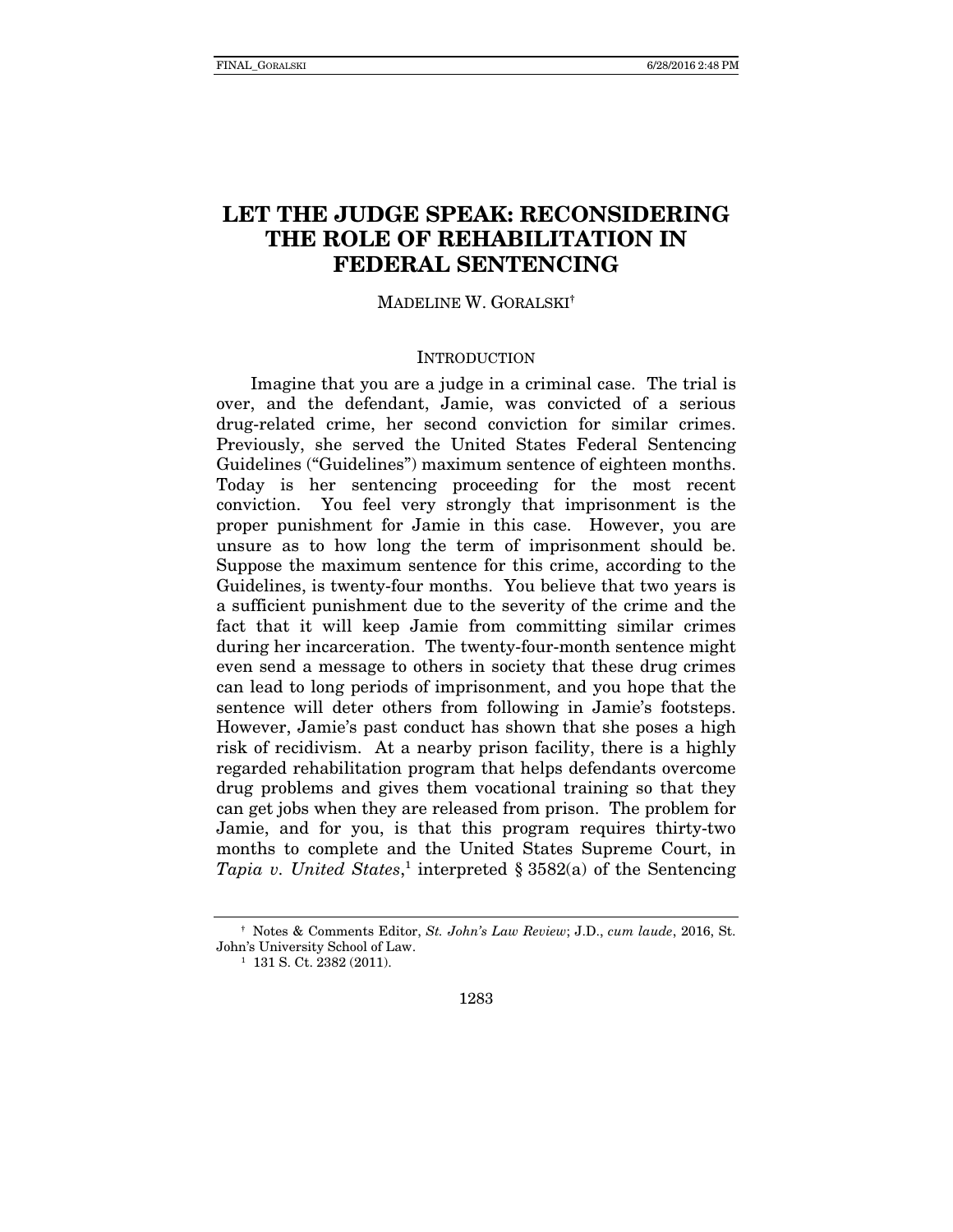Reform Act to mean that promoting rehabilitation cannot be a factor justifying an increase in the length of a criminal defendant's term of imprisonment.<sup>2</sup> Therefore, even if you believe that her rehabilitative needs should be factored into Jamie's sentence, you cannot say anything about those needs at the proceeding for fear of offending Tapia.

Judges today are faced with this problem on a regular basis. Many defendants would benefit from the rehabilitative programs offered in prisons, but because of the prohibitive language in § 3582(a) of the Sentencing Reform Act,<sup>3</sup> defendants like Jamie are released from prisons without undergoing any type of rehabilitation and then fall back into their criminal ways.

The Sentencing Reform Act of 1984 ("SRA") was passed during an ideological shift towards conservatism within the government and in the wake of several studies that suggested the rehabilitative system used in prisons during the majority of the twentieth century was flawed because it did not achieve its goal of reducing the risk of recidivism among defendants.4 Section 3582 deals with sentencing a defendant to a term of imprisonment.5 It states that rehabilitation cannot be considered when imposing such a sentence and instead allows judges to consider only the other goals of punishment—deterrence, incapacitation, and retribution—when choosing to send a defendant to prison.<sup>6</sup>

In 2011, the Supreme Court attempted to resolve a split of authority among the circuit courts concerning the interpretation of § 3582(a) when it decided Tapia v. United States.<sup>7</sup> There, the Court ruled that a violation of the statute occurs if a judge lengthens a defendant's sentence of imprisonment solely to promote the defendant's rehabilitation.<sup>8</sup> Though this decision resolved the original split, it led to another concerning whether or not Tapia permitted a small degree of consideration of

<sup>&</sup>lt;sup>2</sup> Id. at 2392.<br><sup>3</sup> 18 U.S.C. § 3582(a) (2012).<br><sup>4</sup> Michael Vitiello, *Reconsidering Rehabilitation*, 65 TUL. L. REV. 1011, 1033–34 (1991). See generally Robert Martinson, What Works?—Questions and Answers About Prison Reform, 35 PUB. INT. 22 (1974).<br>  $\begin{array}{r} 5 & 18 \text{ U.S.C.} \ \text{\$} & 3582\text{a}. \\ 6 & Id. \ \text{\$} & 3582\text{a}. \end{array}$ <br>  $\begin{array}{r} 7 & 131 \text{ S. Ct.} & 2382 \text{ (2011).} \\ 8 & Id. \text{ at } 2392. \end{array}$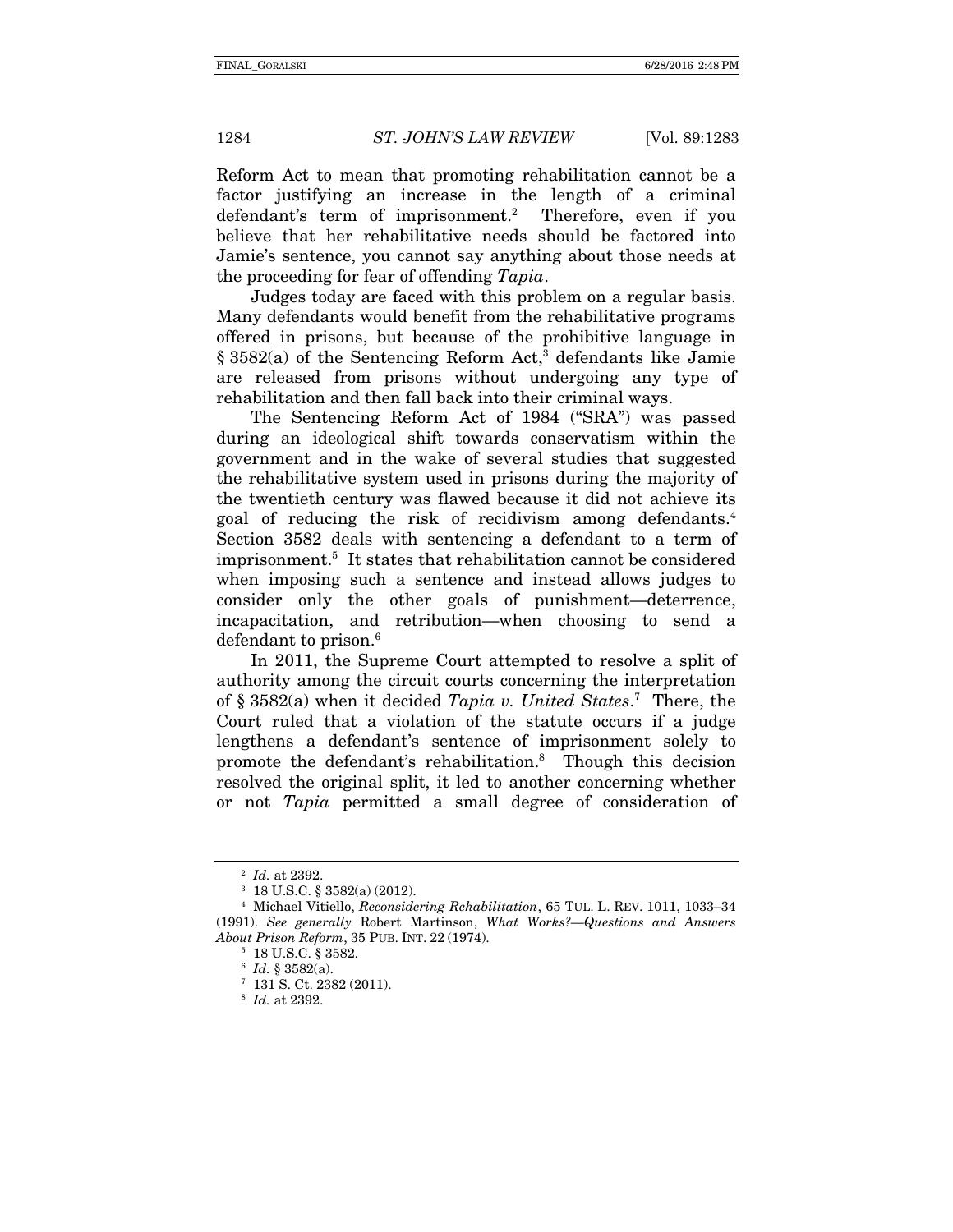rehabilitation or if  $\S$  3582(a) and Tapia together constituted a complete ban on rehabilitation factoring into the decision as to the length of a defendant's prison sentence.

A look back at the reasons why rehabilitation was abandoned as an important consideration in sentencing a defendant to prison reveals several glaring flaws in the rationale for the move.<sup>9</sup> Recent studies and opinions indicate that there are significant benefits to rehabilitation in prisons for the defendant as an individual and for society as a whole.<sup>10</sup> Thus, it might be time to revisit the language of  $\S 3582(a)$  and let rehabilitation play at least a minimal role in sentencing a defendant to prison.

This Note contends that the importance of rehabilitation as a valid and necessary principle of punishment is overlooked in § 3582(a) of the SRA and further argues that a judge should be permitted to consider rehabilitation when deciding to sentence a defendant to a term of imprisonment, so long as rehabilitation is not a dominant factor in coming to that decision. Part I outlines the principles of punishment and the rise and decline of the rehabilitative system of punishment in the United States. It also discusses the importance of rehabilitation and how society could benefit from a system that does not leave rehabilitation by the wayside. Part II discusses the Supreme Court's ruling in Tapia v. United States<sup>11</sup> and the resulting circuit split concerning the degree to which rehabilitation can be considered when sentencing a criminal defendant to a term of imprisonment in accordance with  $\S 3553(a)(2)(D)$  and  $\S 3582(a)$  of the SRA. Finally, Part III recommends that the Supreme Court resolve the circuit split by adopting the Fifth Circuit's additional justification and dominant factor tests, or alternatively, that Congress amend § 3582(a) so as to permit judges to consider and talk about potential rehabilitation, without fear of being overruled for such discussions, when sentencing a defendant to prison.

<sup>9</sup> Vitiello, supra note 4, at 1032–34; Michael Welch, Rehabilitation: Holding its Ground in Corrections, 59 FED. PROBATION 3, 5 (1995).<br> $^{10}$  Id.

<sup>11</sup> 131 S. Ct. at 2392.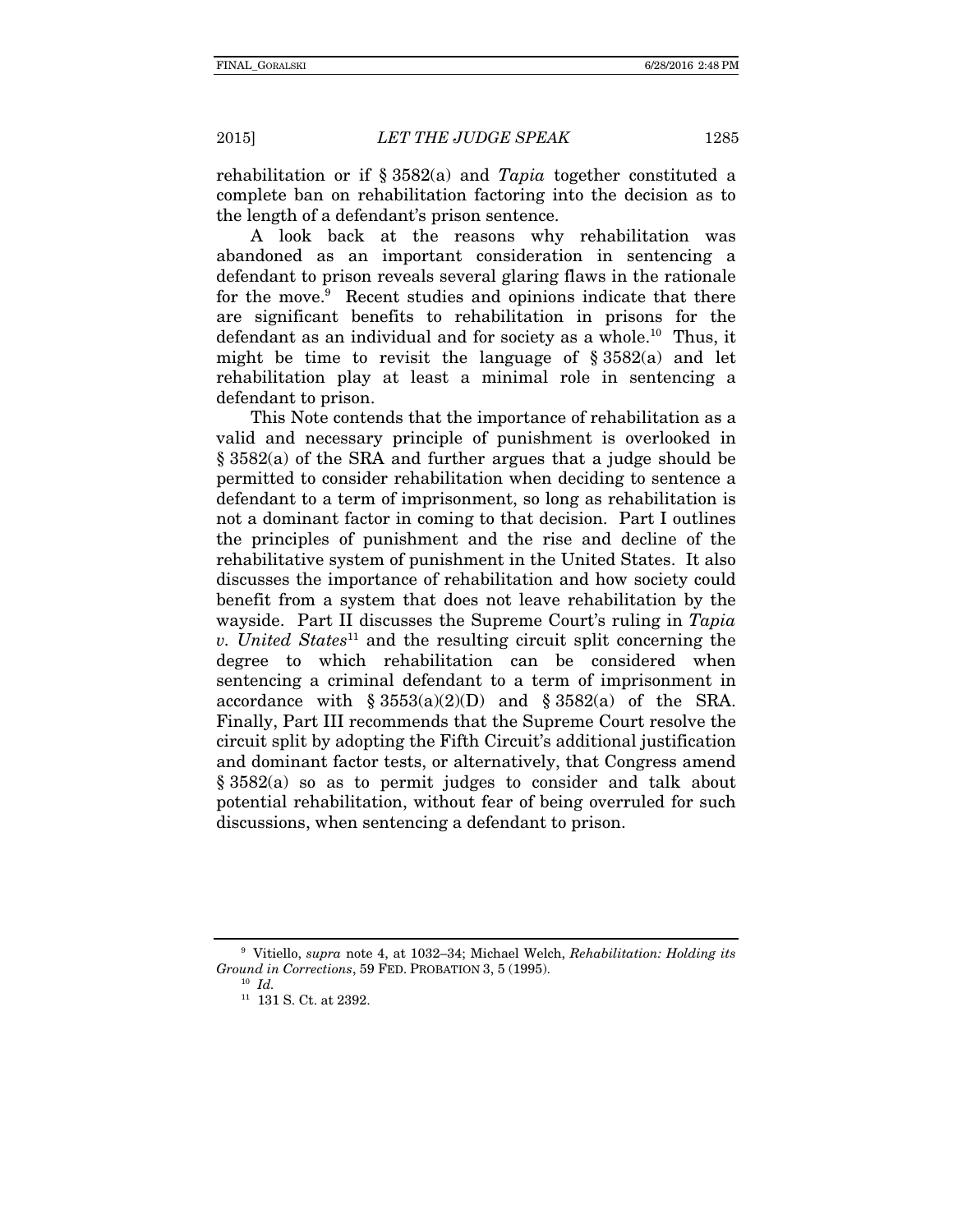#### I. PUNISHMENT IN THE FEDERAL SYSTEM

#### A. Principles of Punishment

When a person is charged and convicted of a crime under the laws of the United States, a judge then sentences that person to a punishment so that the defendant is forced to suffer a consequence for that defendant's actions.<sup>12</sup> The Sentencing Reform Act under 18 U.S.C. § 3551(b) permits a person found guilty of a punishable offense to be sentenced to (1) a term of probation, (2) a fine, or (3) a term of imprisonment.<sup>13</sup> One or more of the four common justifications for these punishments retribution, deterrence, incapacitation, and rehabilitation—can rationalize the consequences an individual has to endure as a result of committing a crime.<sup>14</sup>

Retribution is the idea that "punishment is justified when it is deserved."15 A retributivist looks backward in time and decides if a person deserves punishment based on the wrongdoer's past choices.<sup>16</sup> For retributivists, the focus is on the past and the belief that a criminal should be punished whether or not the punishment will result in a later reduction of crime.<sup>17</sup> The principle behind retributivism is that a wrongdoer, or defendant convicted of a crime, should be punished because they used their free choice to act in a certain way, and in doing so, violated the rules of society.18

To the contrary, a person who sees punishment from a utilitarian perspective looks to the future at what effects the punishment will have on society and on the defendant.19 A utilitarian believes in the idea of the greatest good for the greatest number of people; therefore, the pain stemming from punishment can be justified if and only if it results in a reduction

<sup>&</sup>lt;sup>12</sup> JOSHUA DRESSLER, UNDERSTANDING CRIMINAL LAW § 2.02(A) (6th ed. 2012).<br><sup>13</sup> 18 U.S.C. § 3551(b) (2012). All of these forms of punishment are subject to the

provisions of § 3553 of the Sentencing Reform Act ("SRA") and to various other subchapters in the SRA. See generally id. §§ 3551–3586.

 $14$  Andrea Avila, Note, Consideration of Rehabilitative Factors for Sentencing in Federal Courts: Tapia v. United States, 131 S. Ct. 2382 (2011), 92 NEB. L. REV. 404, 406 (2013).<br><sup>15</sup> DRESSLER, *supra* note 12, § 2.03(B)(1).<br><sup>16</sup> Id.

 $17$  *Id.* 

 $18$  *Id.* 

 $19$  *Id.* § 2.03(A)(1).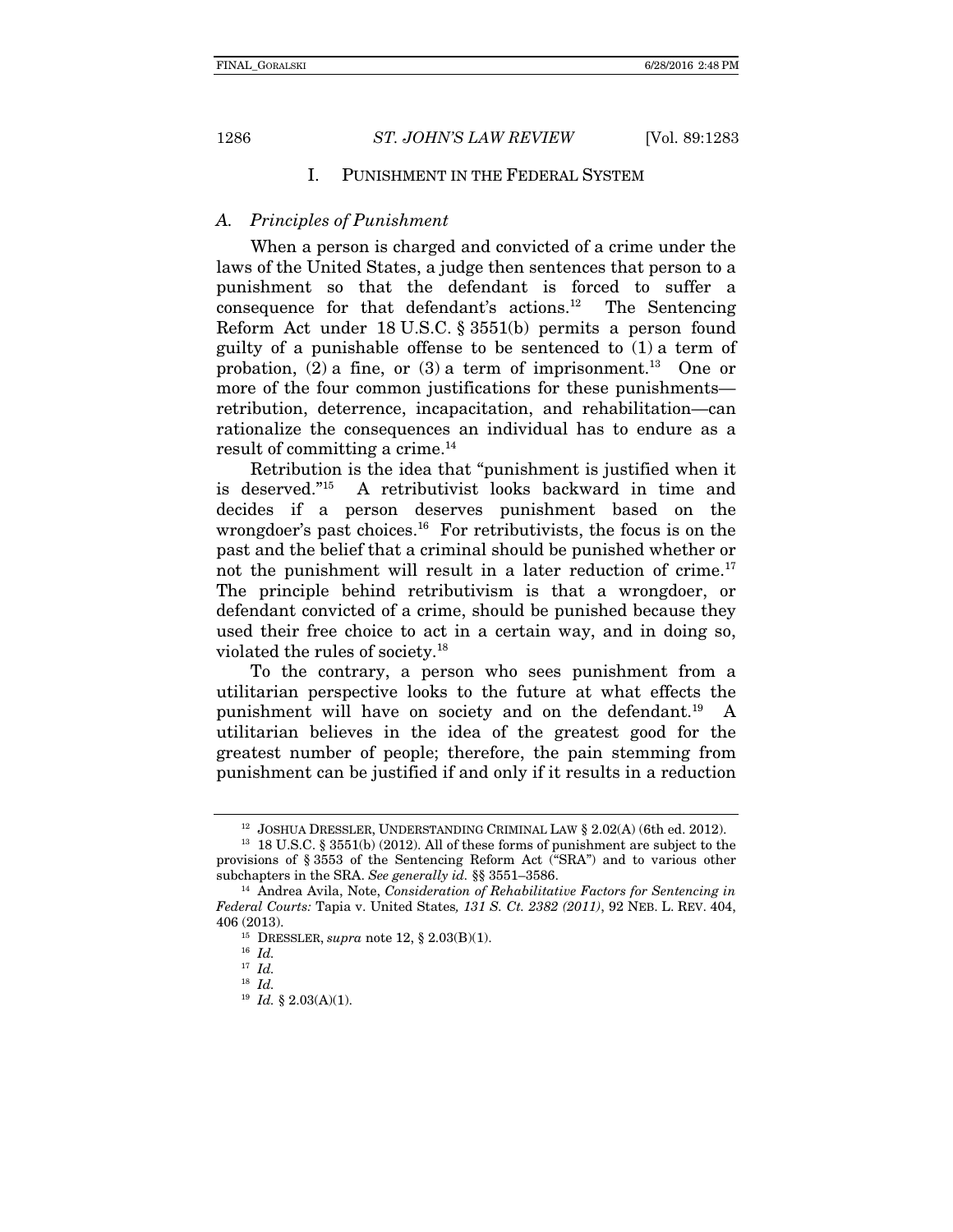of future crime and pain.<sup>20</sup> The four utilitarian justifications for punishment are general deterrence, individual deterrence, incapacitation, and rehabilitation.<sup>21</sup>

Deterrence is the first utilitarian justification for punishment. The idea behind both general and individual deterrence is to stop individuals who might have the inclination to commit a crime in the future from doing so because they are aware of the punishments that criminals who committed similar crimes were subjected to.<sup>22</sup> General deterrence is meant to convince the general community or society to refrain from future criminal conduct and individual deterrence serves the same purpose for those who have already committed a crime.<sup>23</sup> The punishments should be severe enough so as to intimidate defendants and make it so they do not want to endure those punishments a second time.<sup>24</sup> Critics of deterrence as a justification for punishment cite the high rates of recidivism in the United States<sup>25</sup> as evidence that deterrence has served no purpose in reducing crime. $26$  However, proponents argue that there is no way to know what crime rates would be without punishment, and therefore, there is no statistically accurate way to determine if punishment is serving as a deterrent to crime. $27$ 

Incapacitation, the second utilitarian justification for punishment, is tied to specific deterrence in that it focuses on the individual who committed the crime and how that person's incarceration can benefit society.28 The justification behind incapacitation is that while the defendant is being punished, the defendant is prevented from committing more crimes because of isolation from society during the period of punishment.<sup>29</sup> The theory of incapacitation is criticized because it is a very limited

 $20$  *Id.* 

<sup>&</sup>lt;sup>21</sup> *Id.* § 2.03(A)(2).<br><sup>22</sup> *Id.* 

 $23$  *Id.* 

 $^{24}$  *Id.* 

 $25$  "For example, of a selection of persons released from prison in 1994, an estimated 67.5% were re-arrested for a felony or serious misdemeanor within three years, 46.9% were reconvicted, and 25.4% were resentenced to prison for a new crime." Avila, *supra* note 14, at 407 n.27.<br><sup>26</sup> Id. at 407.<br><sup>27</sup> Id. <sup>28</sup> DRESSLER, *supra* note 12, § 2.03(A)(2).

 $29$  Id. This justification for punishment specifically applies to punishment in the form of imprisonment. Id.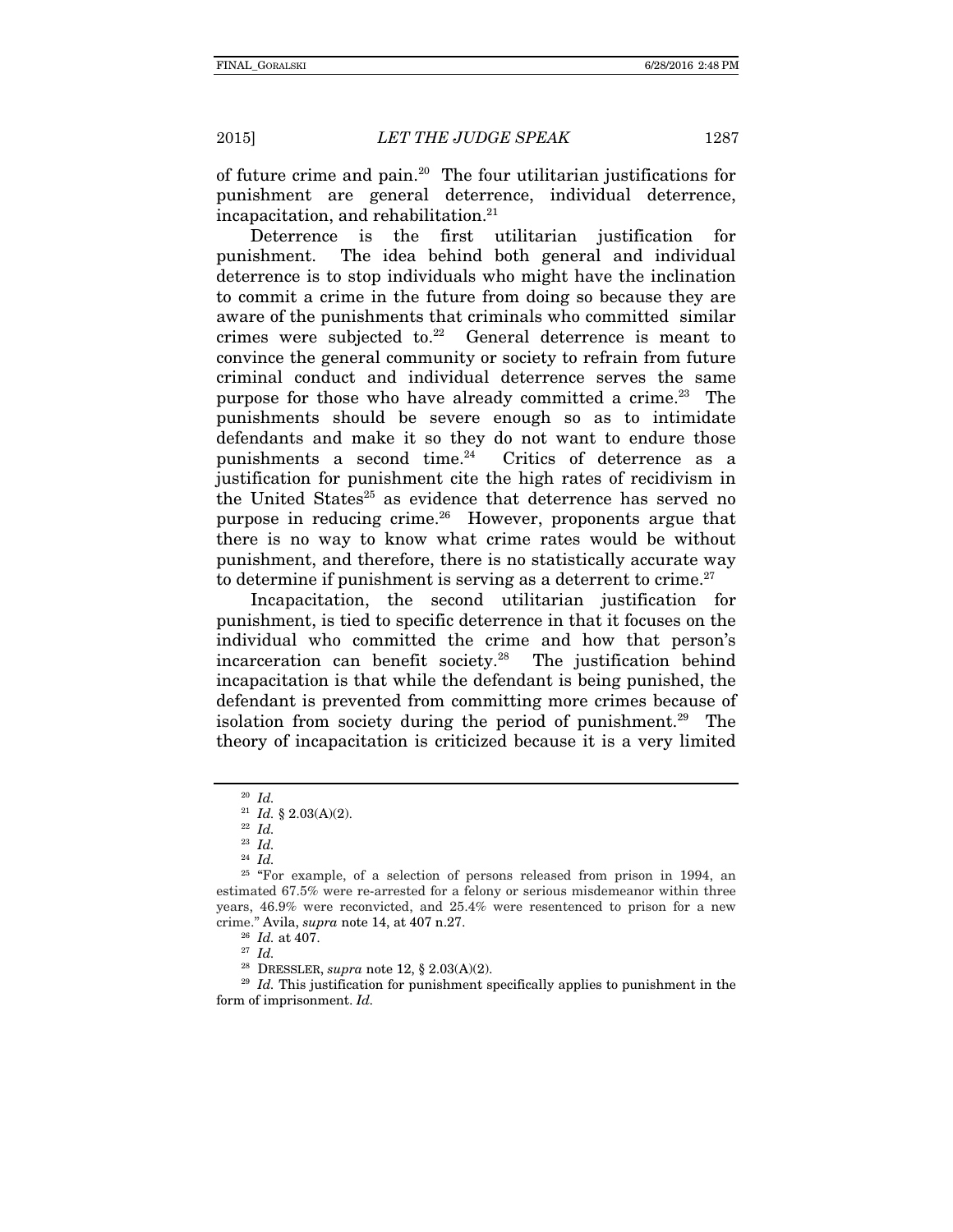solution to the problem of criminal conduct within society; future criminal conduct is difficult to predict and most prisoners will be released eventually.30

Rehabilitation, the final justification for punishment, focuses on the individual defendant but also results in benefits for society as a whole. The effectiveness of rehabilitation has been debated a great deal during the latter half of the twentieth century and continues to be a topic of much discussion today.<sup>31</sup> The goal of rehabilitation is similar to that of the other utilitarian principles of punishment: to reduce future crime.32 The idea behind rehabilitation stems from the assumption that people who commit crimes are suffering from a sickness that can be cured with the proper treatment.<sup>33</sup> Such treatment can come in the form of mental or psychiatric care, educational or vocational training, or drug and alcohol treatment programs.<sup>34</sup> Advocates of rehabilitation as a consideration in punishment believe that it is a more favorable form of punishment than one based on scaring the defendant into behaving in accordance with societal norms.<sup>35</sup> Proponents are quick to point out that the idea of redemption, which is at the heart of rehabilitation, reflects the Judeo-Christian values that the United States was founded upon.36 However, rehabilitation has numerous critics who point to studies that suggest the rehabilitation efforts used in prisons for a great deal of the twentieth century did little to reduce recidivism.37

#### B. History of the Rehabilitative System

Throughout the history of the United States, there have been many theories of punishment and methods for bringing those theories into practice. The rise and decline of the rehabilitative system of punishment are the hallmarks of the twentieth century in regards to sentencing and the prison system.<sup>38</sup> The early

<sup>&</sup>lt;sup>30</sup> Avila, *supra* note 14, at 407.<br><sup>31</sup> Id. at 407–09.<br><sup>32</sup> DRESSLER, *supra* note 12, § 2.03(A)(2).<br><sup>33</sup> Vitiello, *supra* note 4, at 1012.<br><sup>34</sup> DRESSLER, *supra* note 12, § 2.03(A)(2).<br><sup>35</sup> Id. § 2.04(A)(2).<br><sup>36</sup> Id.

<sup>37</sup> Id.

<sup>38</sup> Shanna L. Brown, Comment, Sentencing and Punishment—Sentencing Guidelines: The Sentencing Reform Act Precludes Courts from Lengthening a Prison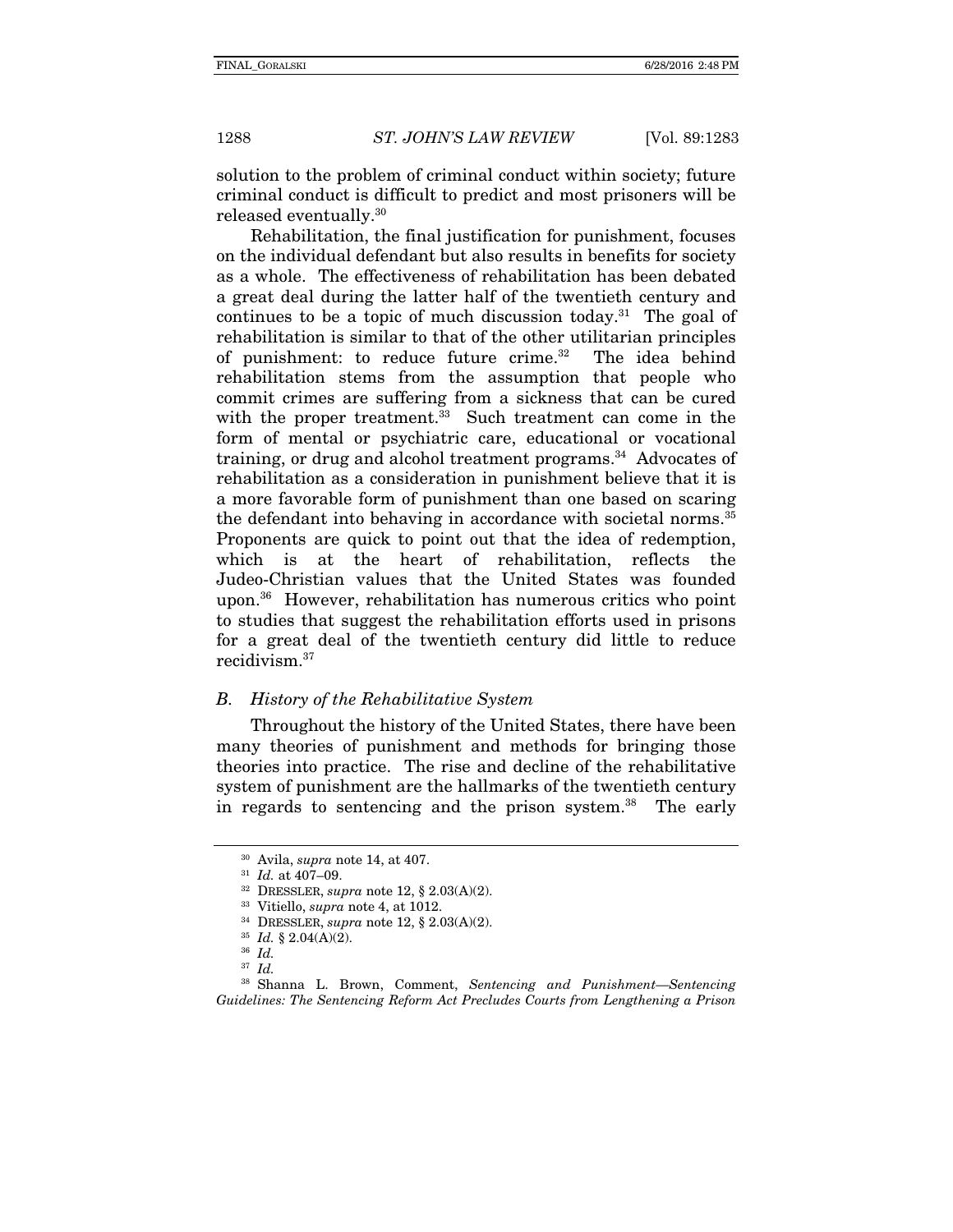1900s saw the establishment of the federal parole system, authorizing the use of indeterminate sentencing in which the judge, Congress, and a parole board each played a role in determining the length of a defendant's sentence.<sup>39</sup> This model developed over time into the "medical model" of the 1950s.<sup>40</sup> Under the medical model, rehabilitation as a principle of punishment focused around the idea that criminality, or the tendency to commit crimes, is a disease that can be treated through programs run as part of the prison system.<sup>41</sup> When defendants were sentenced under this system they were classified in a state "diagnostic center" and placed into a treatment program designed to reduce their risk of recidivism upon release from prison.<sup>42</sup> The Federal Bureau of Prisons ("BOP") provided specialized programs for inmates that focused on a variety of areas, ranging from drug and alcohol treatment to educational and behavioral adjustment programs.<sup>43</sup>

Despite lasting for over two decades as the dominant justification for imprisonment as a form of criminal punishment, influential studies conducted and published in the 1970s cast some doubt on the effectiveness of rehabilitation in prisons, suggesting that the rehabilitative ideal—every criminal can be cured—might not be an achievable goal.44 The critics of rehabilitation argued that rehabilitation simply did not work because it was philosophically unsound and led to greater inequality.45 There was evidence that because the rehabilitative model required completion of the treatment programs to be considered effective, some prisoners were serving significantly longer sentences than others found guilty of the same crime.<sup>46</sup> Some studies claimed that since the rehabilitative model had

Sentence Solely To Foster Offender Rehabilitation, 87 N.D. L. REV. 375, 382–84 (2011).

<sup>&</sup>lt;sup>39</sup> Id. at 382.<br><sup>40</sup> Id. (internal quotation marks omitted).<br><sup>41</sup> Id

 $\frac{42}{43}$  *Id.* at 382–83.

<sup>&</sup>lt;sup>44</sup> See e.g., Martinson, supra note 4 at  $23-25$  (discussing the results of one of the most famous studies conducted during that time period). Martinson's article was later known as the "nothing works" article. Vitiello, *supra* note 4, at 1032.<br><sup>45</sup> Vitiello, *supra* note 4, at 1032.<br><sup>46</sup> Id. at 1025.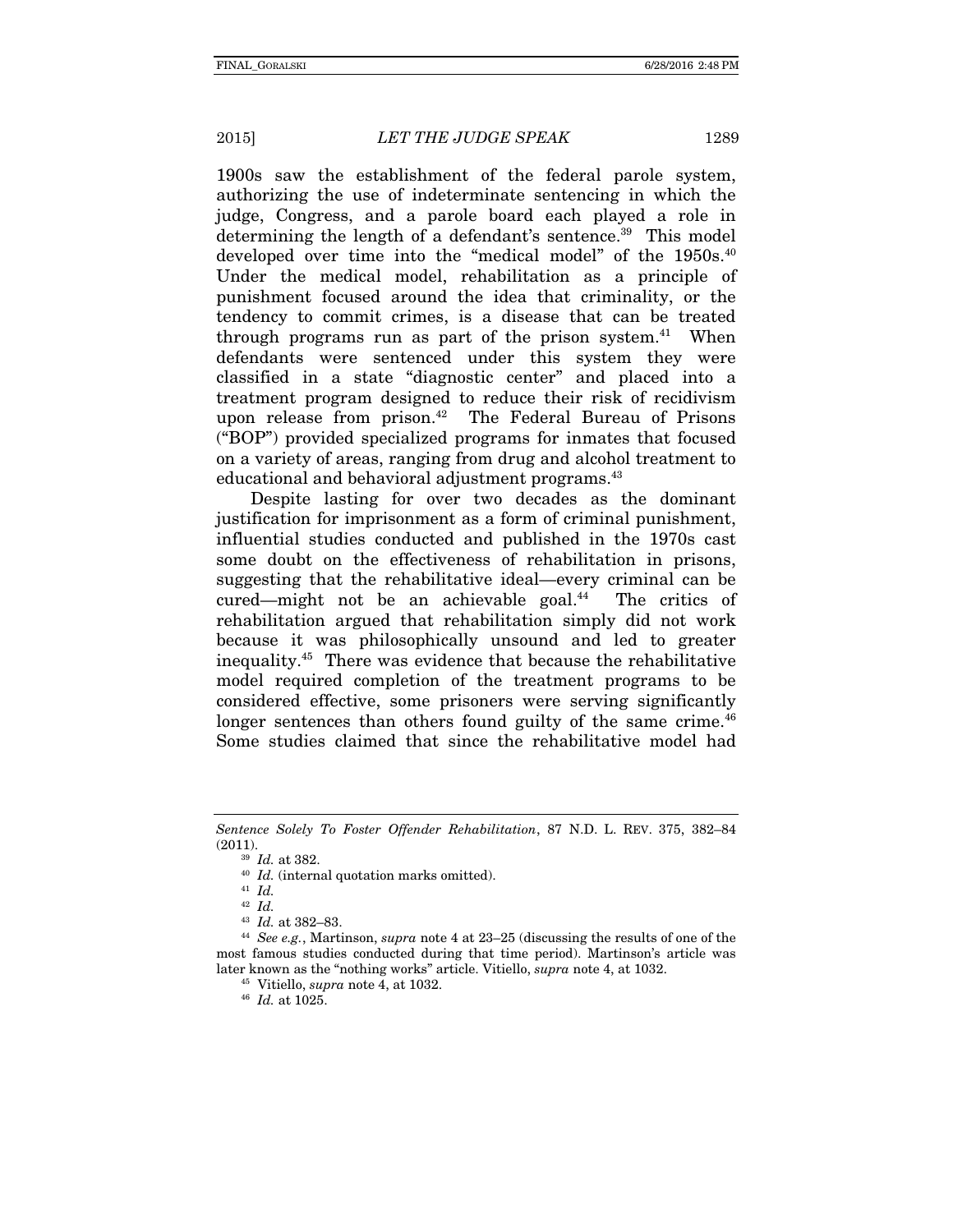taken full effect the prison population had doubled, a clear indication that the goal of reduction in crime was not being achieved.47

At the same time that the flaws in the rehabilitative system were beginning to show, the United States government started making an effort to demonstrate its power in the aftermath of the unstable social movements during the  $1960s<sup>48</sup>$  As a result, the government took a "tough on crime" stance, leaning away from the liberal rehabilitation model and, in effect, making those who still supported the model seem like soft on crime bleeding hearts.<sup>49</sup> There was a concern, even among judges themselves, that the indeterminate and rehabilitative system of sentencing left judges and parole boards with almost unchecked power when it came to sentencing and imprisoning criminal defendants.<sup>50</sup> This broad discretion led to a discrepancy in sentences that seemed to be at odds with the idea of equality, one of the most important and fundamental goals in the American system of government.51 These fears, accompanied by the ideological shift from soft-hearted liberalism to hard-fisted conservatism, led to an acceptance of a retributive model of punishment that culminated in the passage of the Sentencing Reform Act of 1984.52

#### C. The Federal Sentencing Guidelines and Rehabilitation

The problems with federal sentencing and the rehabilitative model were brought to the attention of Senator Edward M. Kennedy by Judge Marvin E. Frankel<sup>53</sup> of the Southern District

History of the Federal Sentencing Guidelines, 28 WAKE FOREST L. REV. 223, 228 (1993).<br><sup>51</sup> Id. at 227.<br><sup>52</sup> Vitiello, *supra* note 4, at 1015; Welch, *supra* note 9; Brown, *supra* note 38, at

386. 53 Judge Frankel, a former Columbia law professor and fifteen-year member of

the federal bench in the Southern District of New York, advocated for sentencing reform because he found the sentencing powers he possessed as a judge to be "almost wholly unchecked and sweeping" and "terrifying and intolerable for a society that professes devotion to the rule of law." Stith & Koh, supra note 50 (quoting MARVIN

<sup>&</sup>lt;sup>47</sup> Id. at 1030–31.<br><sup>48</sup> Welch, *supra* note 9.<br><sup>49</sup> Id. (internal quotation marks omitted) Some liberals even joined the conservative movement, citing the just deserts, or retributivist, model as the ideal form of punishment for someone who committed an act that is considered inherently wrong. Vitiello, *supra* note 4, at 1024.<br><sup>50</sup> Kate Stith & Steve Y. Koh, *The Politics of Sentencing Reform: The Legislative*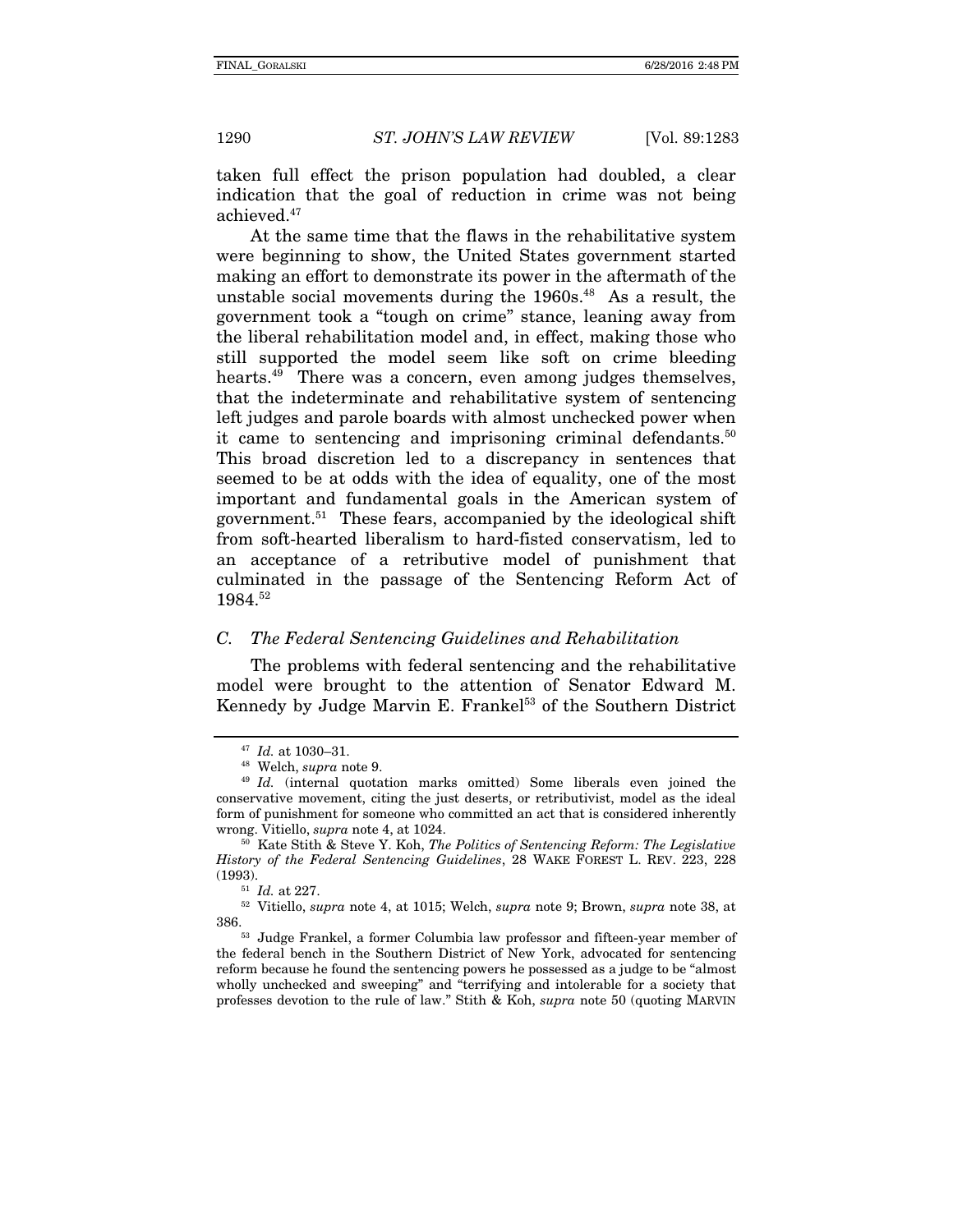of New York and by members of a Yale University sentencing seminar.<sup>54</sup> Both Judge Frankel and the members of the Yale seminar voiced their heavy criticism of the current sentencing system and made recommendations to Senator Kennedy.<sup>55</sup> In response, Senator Kennedy introduced Senate Bill 2966, a sentencing reform bill, in 1975.<sup>56</sup> This first bill was criticized because it did not clearly define the goals of sentencing, and therefore, it did not pass.<sup>57</sup> The following years saw several different bills calling for the restructuring of criminal sentencing, but each attempt failed to pass both houses.<sup>58</sup> After nine years of debate, the House and the Senate finally passed the Sentencing Reform Act of 1984, which imposed a determinate sentencing system focused on the four principles of punishment.<sup>59</sup> In the Senate Report that accompanied the Sentencing Reform Act of 1984 ("SRA"), Congress indicated that it believed the indeterminate sentencing model had failed, calling the pre-1984 model " 'coercive' rehabilitation" and stating, "We know too little about human behavior to be able to rehabilitate individuals on a routine basis or even to determine accurately whether or when a particular prisoner has been rehabilitated."60

The SRA created the United States Sentencing Commission ("Commission") which acts pursuant to  $28 \text{ U.S.C.}$  §  $994\text{°}$  and is part of the judicial branch of the federal government.<sup>62</sup> The

- 
- 

 $59$  See id.<br> $60$  S. REP. NO. 98-225. at 40 (1983).

<sup>61</sup> 28 U.S.C. § 994 (2012). <sup>62</sup> Brown, *supra* note 38, at 387. The United States Supreme Court validated the authority of the Sentencing Commission in 1989:

E. FRANKEL, CRIMINAL SENTENCES: LAW WITHOUT ORDER 5 (1972)) (internal quotation marks omitted).<br> $54$  Brown, *supra* note 38, at 384–85. "Each month, members of this seminar

would meet and discuss the problems with the current sentencing scheme and make recommendations for reform. The monthly sessions culminated in a book, which included a detailed proposal for the creation of sentencing guidelines and the creation of an independent sentencing commission." *Id.* at 384 (footnote omitted).<br><sup>55</sup> Stith & Koh, *supra* note 50, at 228–30; Brown, *supra* note 38, at 384–85.<br><sup>56</sup> Brown, *supra* note 38, at 384–85.<br><sup>57</sup> *Id.* at 38

Kennedy along with Senator John McClellan, placed a clear prohibition on considering rehabilitation when imposing a term of imprisonment, but the bill did not pass because it lacked a discussion of the four primary philosophies behind punishment in the criminal system. In contrast, House Bill 6915 permitted the consideration of rehabilitation as a goal of sentencing but said it could not be a primary factor in deciding whether or not to incarcerate the defendant. Id.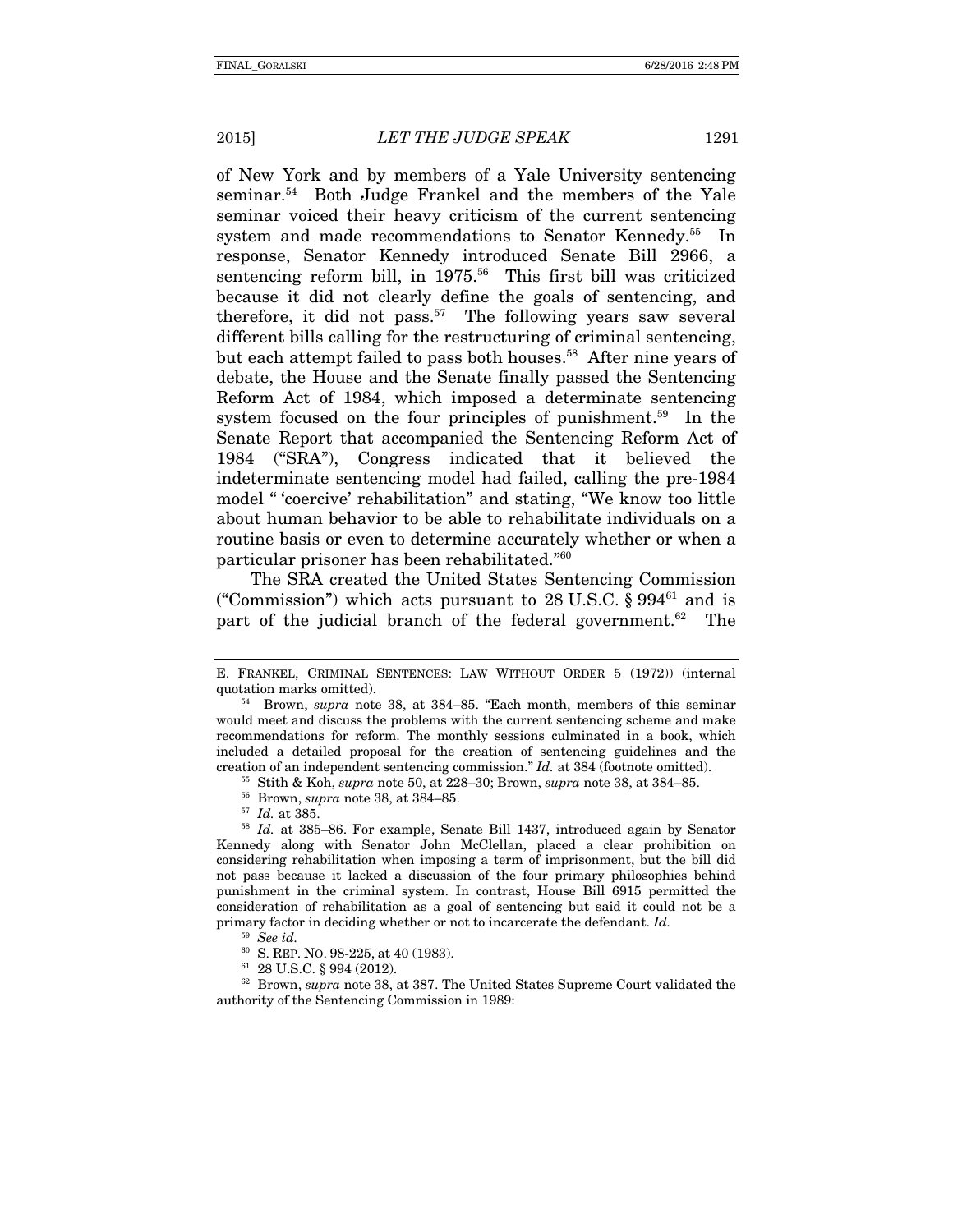Commission helped create a determinate sentencing model to combat the pervasive sentencing disparity that was at issue under the indeterminate rehabilitative model.<sup>63</sup> The Commission was charged with creating the United States Federal Sentencing Guidelines ("Guidelines") which set out the appropriate kind—probation, fine, or term of imprisonment—and range of punishment for each category of criminal offense.<sup>64</sup>

When the Guidelines were first promulgated, there was debate about whether they should be considered mandatory.<sup>65</sup> In United States v. Booker,<sup>66</sup> the Court held that making the Guidelines mandatory would violate the Sixth Amendment's right to a jury trial.<sup>67</sup> This ruling stripped the SRA of its mandatory nature but kept the majority of the statute intact, ruling that the Guidelines were advisory for sentencing judges.<sup>68</sup> Under Booker, sentencing judges are permitted to deviate from the range set forth in the Guidelines if there are particular mitigating factors, but judges must explain their reasons for deviating from the Guidelines recommendation.<sup>69</sup>

Despite the advisory nature of the Guidelines, there is still robust debate in federal courts concerning the interpretation of certain sections of the SRA. Two such sections are  $\S 3553(a)(2)$ and § 3582(a), both of which deal with the principles of punishment.70 The debate concerns the seemingly conflicting language in those sections regarding the permissibility of a judge considering rehabilitation when contemplating imposing a prison

The Constitution's structural protections do not prohibit Congress from delegating to an expert body located within the Judicial Branch the intricate task of formulating sentencing guidelines consistent with such significant statutory direction as is present here. Nor does our system of checked and balanced authority prohibit Congress from calling upon the accumulated wisdom and experience of the Judicial Branch in creating policy on a matter uniquely within the ken of judges.

Mistretta v. United States, 488 U.S. 361, 412 (1989).<br>
<sup>63</sup> See Vitiello, *supra* note 4, at 1028.<br>
<sup>64</sup> 28 U.S.C. § 994; Brown, *supra* note 38, at 387.<br>
<sup>65</sup> See generally United States v. Booker, 543 U.S. 220 (2005).<br>
<sup></sup>

<sup>&</sup>lt;sup>69</sup> Id.; Vitiello, *supra* note 4, at 1027.<br><sup>70</sup> 18 U.S.C. §§ 3553(a)(2), 3582(a) (2012).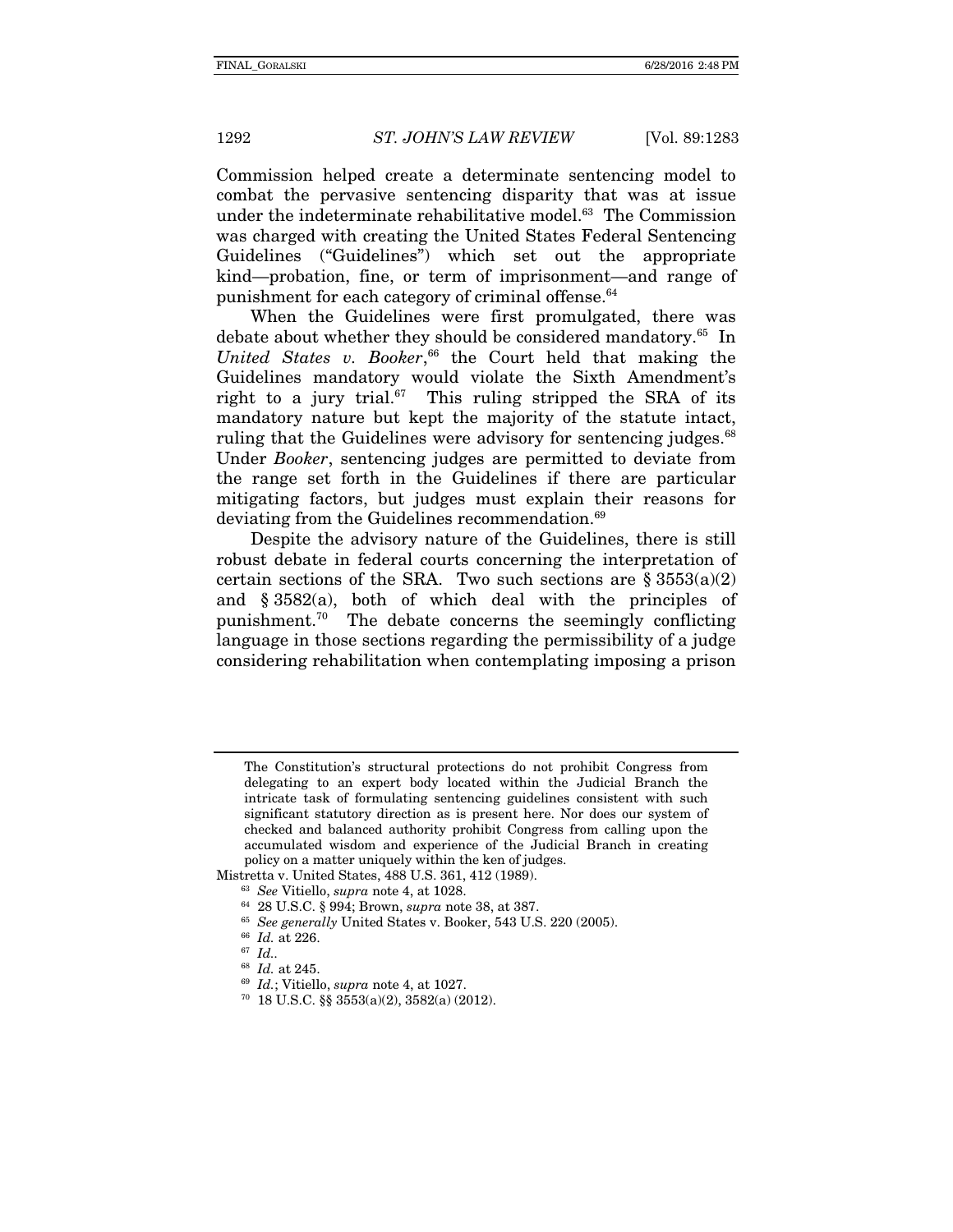sentence and what the length of that sentence should be.<sup>71</sup> Section 3553(a)(2) lays out the goals of punishment in the federal system:

The court, in determining the particular sentence to be imposed, shall consider . . . the need for the sentence imposed[] to reflect the seriousness of the offense, to promote respect for the law, and to provide just punishment for the offense; to afford adequate deterrence to criminal conduct; to protect the public from further crimes of the defendant; and to provide the defendant with needed educational or vocational training, medical care, or other correctional treatment in the most effective manner  $12$ 

In effect,  $\S 3553(a)(2)$  calls for sentencing judges to consider retribution, deterrence, incapacitation, and rehabilitation when sentencing defendants.<sup>73</sup> Dispute has arisen, however, when judges and lawyers compare  $\S 3553(a)(2)(D)$ , permitting rehabilitation as a factor to be considered during sentencing, with § 3582(a), dealing with imposing a term of imprisonment. Section 3582(a) provides, "The court, in determining whether ... a term of imprisonment is to be imposed, in determining the length of the term, shall consider the factors set forth in section 3553(a) to the extent that they are applicable, recognizing that imprisonment is not an appropriate means of promoting correction and rehabilitation."74

In grappling with how these two seemingly contradictory sections work together, it is first necessary to examine what the legislature intended when it dealt with the issue of rehabilitation, a system it was trying to leave behind, when passing the SRA. The Senate Report was clear that the "caution concerning the use of rehabilitation as a factor to be considered in imposing [a] sentence is to discourage the employment of a term of imprisonment on the sole ground that a prison has a program that might be of benefit to the prisoner."75 This statement indicates that Congress was wary of the rehabilitative model of punishment but did not direct that it should be abandoned altogether.<sup>76</sup> For example, § 3582(a) only applies to a

 $71$  Id.

<sup>&</sup>lt;sup>72</sup> 18 U.S.C. § 3553(a)(2).<br><sup>73</sup> *Id.*<br><sup>74</sup> 18 U.S.C. § 3582(a).

<sup>&</sup>lt;sup>75</sup> S. REP. NO. 98-225, at 119 (1983). <sup>76</sup> Brown, *supra* note 38, at 386.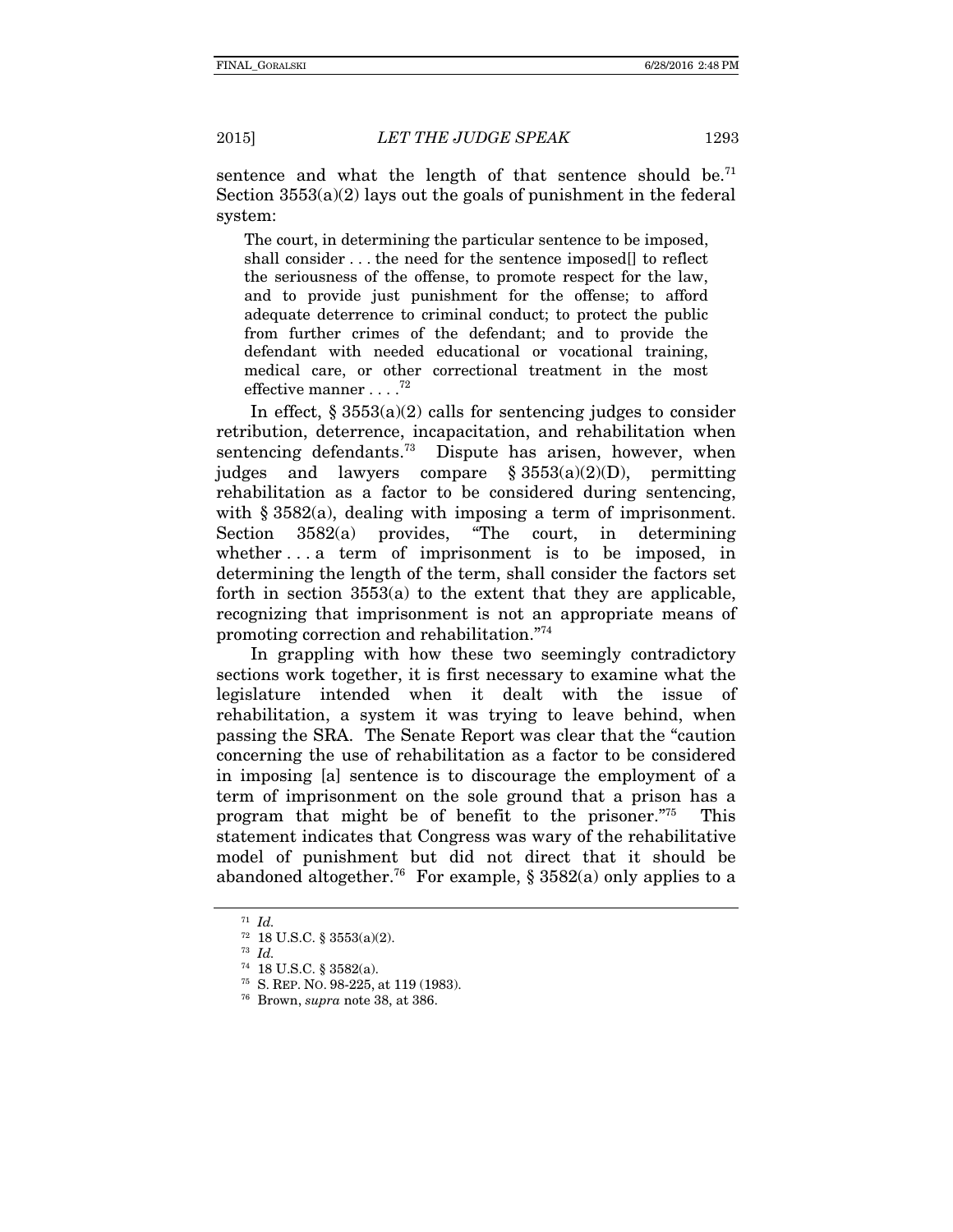sentence for a term of imprisonment, not to the other available types of punishment; therefore rehabilitation can be considered when determining the defendant's overall sentence.<sup>77</sup> Additionally, the Senate Report was clear that judges could still consider the availability of rehabilitation programs when considering which facility to recommend a defendant be sent to.78 When it comes to rehabilitation and its role in sentencing a defendant to a term of imprisonment, a reading of the Senate Report demonstrates that, under the SRA, rehabilitation cannot be the sole factor considered when sentencing a defendant to a term of imprisonment.79 However, courts around the country disagree as to whether the move away from the rehabilitative model was effective.<sup>80</sup> This led to a debate about whether the ban on considering rehabilitation under § 3582(a) also applies when a judge determines the length of the term of imprisonment.<sup>81</sup>

#### D. Flaws with the Rationale of the 1970s—Why Rehabilitation Works

The rationale behind the movement away from rehabilitation as a goal of punishment in prisons was flawed in several ways. The initial impetus for the antirehabilitation movement stemmed from an article written by Robert Martinson entitled "What Works," which quickly became known as the "nothing works" article.82 Martinson believed that rehabilitation in prisons had no identifiable effects on the rate of recidivism among former inmates.83 However, after his original work gained a great degree of fame and was cited during the numerous discussions advocating for a move away from rehabilitation, Martinson wrote a second article essentially denouncing his findings from the "nothing works" article as inherently flawed. $84$  Using a new research method, Martinson was able to determine to what

<sup>&</sup>lt;sup>77</sup> 18 U.S.C. § 3582(a); S. REP. NO. 98-225, at 76-77.<br><sup>78</sup> S. REP. NO. 98-225, at 119.<br><sup>79</sup> Id. at 76-77, 119; Brown, *supra* note 38, at 386.<br><sup>80</sup> See infra Part III.<br><sup>81</sup> See Tapia v. United States, 131 S. Ct. 2382, 2 1032–33.<br><sup>83</sup> Martinson, supra note 4, at 25; see Vitiello, supra note 4, at 1032–33.<br><sup>84</sup> Vitiello, supra note 4. at 1033–34. See generally Robert Martinson, New

Findings, New Views: A Note of Caution Regarding Sentencing Reform, 7 HOFSTRA L. REV. 243 (1979).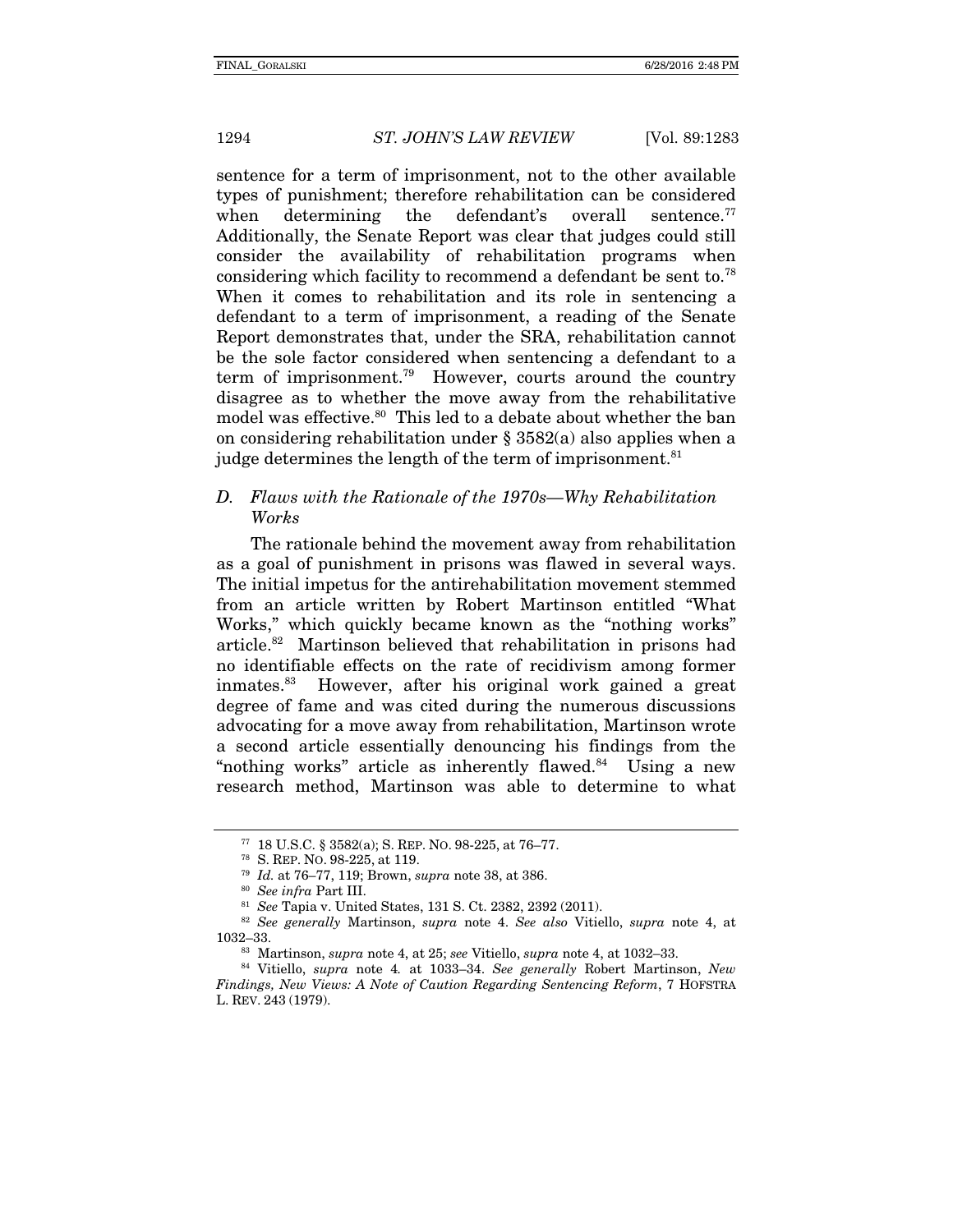degree certain combinations of treatment, coupled with other conditions, would produce a less likely chance that a defendant would commit a crime a second time.<sup>85</sup>

In addition to the flawed research techniques used in the "nothing works" article, the circumstances of the time period and the resources available in the prisons may have led to inaccurate conclusions about the effectiveness of rehabilitation in prisons.<sup>86</sup> Proponents of rehabilitation attribute the ineffectiveness of such programs during the middle and latter part of the twentieth century to staff problems and the lack of funds available to federal prisons to implement the necessary programs.<sup>87</sup> The staff and funding limitations placed on prisons made it difficult, if not impossible, for the rehabilitation programs, which were meant to reduce rates of recidivism, to be executed to their fullest extent.<sup>88</sup> Therefore, the problem in the 1970s was not that rehabilitation in prisons was not working; it was that the system was not equipped with the proper resources to allow these programs to reach their full potential.

One of the main arguments against rehabilitation as an effective form of punishment stems from the idea that rehabilitation entails forcing an offender to become prosocial.<sup>89</sup> In response to these arguments, proponents of rehabilitation as a form of punishment argue that "[a]lthough reformation may not be possible in all circumstances, . . . it will often work if society is prepared to commit the necessary resources to the process."90 The proper resources and dedication to the rehabilitative process, advocates contend, would fix the problems that led to the demise of the rehabilitative system in the first place. $91$  In addition, there is a valid argument for rehabilitation in the idea that the initial

<sup>&</sup>lt;sup>85</sup> Martinson, *supra* note 84, at 244; Vitiello, *supra* note 4, at 1033.<br><sup>86</sup> Welch, *supra* note 9, at 4.<br><sup>87</sup> Id. at 5–6.<br><sup>89</sup> Id. at 3–4. Conservatives are skeptical about the idea that individuals'

tendencies to turn to criminal conduct stems from the social conditions in which they were placed. This also leads to a concern about the effectiveness of the treatment received during a term of imprisonment. Some argue that while defendants may leave prison after completing rehabilitative programs as people less likely to commit crimes, when they return to their old lives, that progress will be washed away because defendants will find themselves back in the same circumstances that led them to commit crimes in the first place. Id.

<sup>&</sup>lt;sup>90</sup> DRESSLER, *supra* note 12, § 2.04(A)(2).<br><sup>91</sup> Id.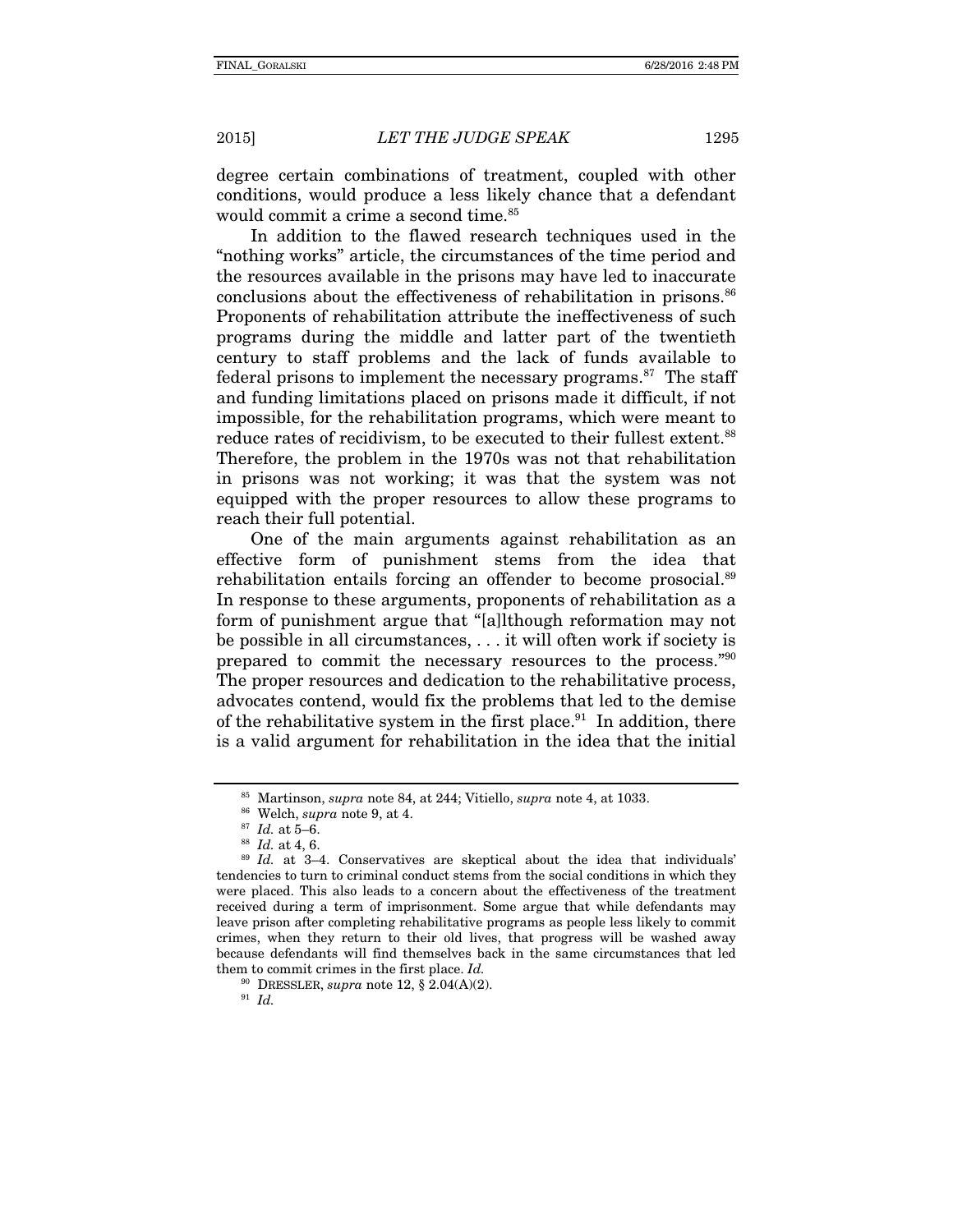high costs of implementing effective rehabilitation programs would create future savings.  $92$  By putting forward the money for prison programs aimed at rehabilitating defendants now, society would save money on court costs and the cost associated with any potential future imprisonment of a recidivist defendant.

Rehabilitation is also important because it is the only principle of punishment that considers the defendant's needs and welfare rather than just the needs and preservation of society.<sup>93</sup> Incapacitation, deterrence, and retributivism all look at the effect of the defendant's crime and punishment on society, while rehabilitation looks to help the defendant overcome whatever it was that caused the defendant to be inclined to commit a crime in the first place. In the prison system, as opposed to the system of punishment considered by Congress and the courts when determining the laws and reasons behind sentencing, rehabilitation is seen as a valid goal. $94$  The consideration of defendants' needs lends a sense of humanity to the correctional system that does not exist when the sole reason for sentencing defendants to imprisonment is to lock them away for a predetermined period of time.95

These arguments all support the idea that the importance of rehabilitation when sentencing a defendant to a term of imprisonment should be reconsidered. Tenth Circuit Judge Harris Hartz shared this idea. In his concurrence to United States v. Story,<sup>96</sup> Judge Hartz argued that rehabilitation should play at least some role in sentencing a defendant to a term of imprisonment.<sup>97</sup> He discussed the mandate of  $\S$  3553(a)(2)(C) in conjunction with his argument, which directed courts to consider the need to protect the public from any future crimes the defendant might commit as a factor when imposing a sentence on a defendant.98 The idea behind the incapacitation considered

 $\frac{92}{93}$  *Id.*<br><sup>93</sup> Welch, *supra* note 9, at 6.

<sup>&</sup>lt;sup>94</sup> Id. at 6–7.<br><sup>95</sup> Id. at 6.<br><sup>96</sup> 635 F.3d 1241 (10th Cir. 2011). In this case, the defendant was sentenced to twenty-four months in prison in order to make her eligible for a residential drug abuse program, and the court prohibited a lengthening of her sentence for this purpose. Id. at 1243, 1245.<br><sup>97</sup> Id. at 1249 (Hartz, J., concurring).<br><sup>98</sup> 18 U.S.C. § 3553(a)(2)(C) (2012); *Story*, 635 F.3d at 1249.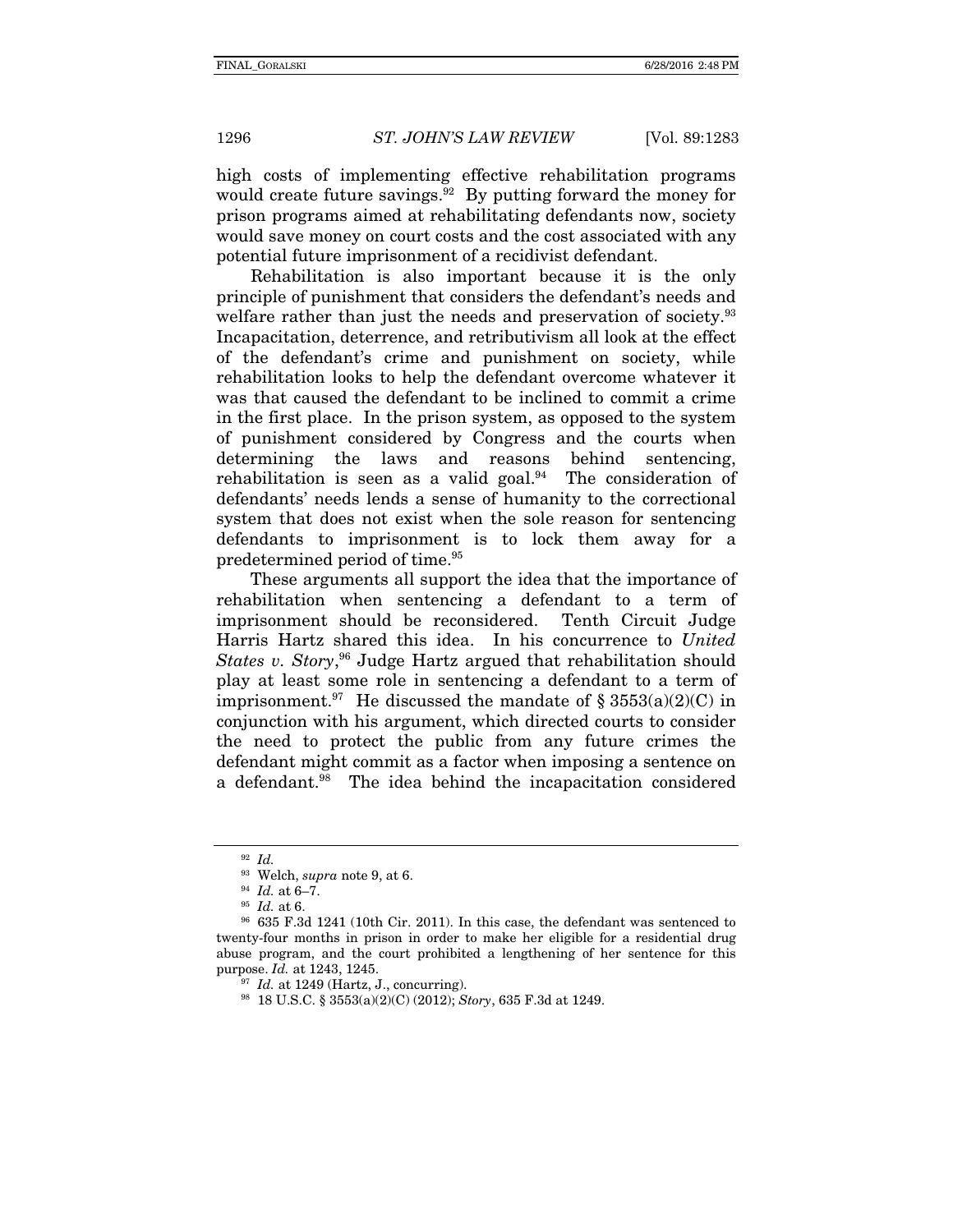here, he posited, is directly tied to the concept of rehabilitation.<sup>99</sup> "Although rehabilitation is not a proper ground for increasing a sentence, the threat of recidivism is. And whether one views the problem as a need for rehabilitation or a need to protect against recidivism may well depend only on the lens one is looking through."100 Therefore, an increased length in prison sentence for rehabilitative purposes not only furthers the goal of incapacitation, but also reduces the risk of recidivism, which Judge Hartz views as a valid sentencing goal.<sup>101</sup>

The importance of rehabilitation expressed by Judge Hartz is not lost on other federal judges. In cases like those discussed in Part  $II$ ,<sup>102</sup> many appeals stem from sentencing judges speaking about rehabilitation during the proceeding, presumably because they believe it is an important and relevant justification for punishment. However, because of the restrictive language in § 3582(a) of the SRA, judges are forced to frame their discussion of rehabilitation as recommendations to the BOP rather than risk being overturned because they verbally considered the benefits that rehabilitation might have on the defendant and society during the sentencing proceeding.<sup>103</sup>

#### II. TAPIA AND THE CURRENT CIRCUIT SPLIT

Like the scholars during the later half of the twentieth century, courts around the country disagree as to the importance of rehabilitation when sentencing a criminal defendant to a term of imprisonment. As discussed supra, in Tapia v. United States,<sup>104</sup> the Supreme Court ruled that a sentencing judge can neither impose imprisonment nor lengthen a term of imprisonment to promote the defendant's rehabilitation.<sup>105</sup> The issue Tapia was intended to resolve arose as a result of the seemingly conflicting uses of rehabilitation in § 3582(a) and  $§ 3553(a)(2)(D)$  and judges' desire to discuss rehabilitation despite the apparent prohibition of its consideration in  $\S 3582(a).^{106}$  Some circuit courts held that  $\S 3582(a)$  barred Some circuit courts held that  $§ 3582(a)$  barred

 $^{99}$  Story, 635 F.3d at 1249.<br> $^{100}$  Id.

 $101$  *Id.* 

<sup>&</sup>lt;sup>102</sup> See infra Part II.<br><sup>103</sup> See infra Part III.<br><sup>104</sup> 131 S. Ct. 2382 (2011).<br><sup>105</sup> Id. at 2393.<br><sup>106</sup> Avila, *supra* note 14, at 413; Brown, *supra* note 38, at 388.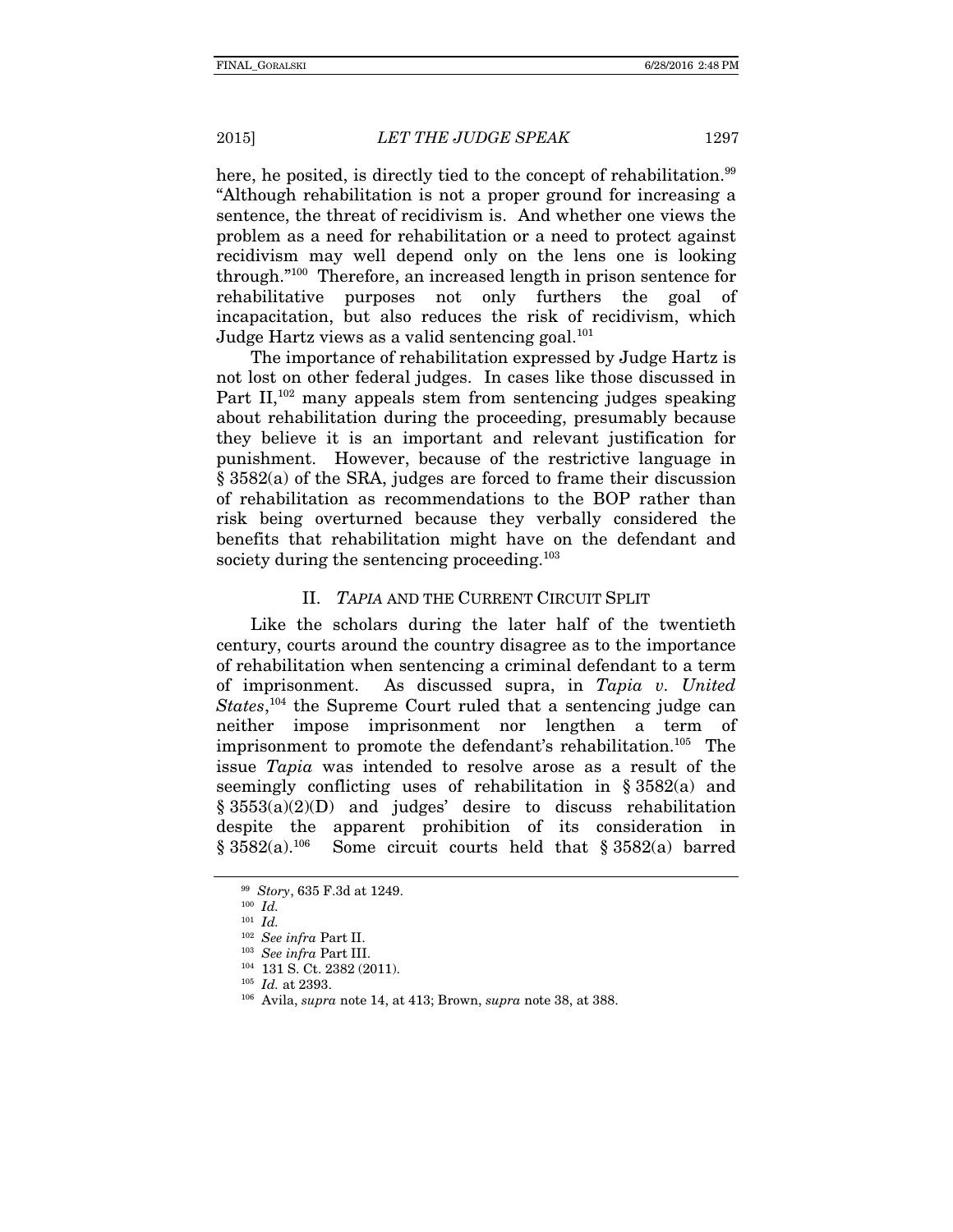courts from considering rehabilitation at all when imposing any sentence that involved imprisonment,<sup>107</sup> while others held that rehabilitation can be a factor in considering the length of a sentence; it just cannot be a factor when deciding to sentence a defendant to imprisonment.108 In 2011, the Supreme Court ruled on Tapia v. United States in an attempt to resolve this circuit split and end the conflicting holdings about rehabilitation's role in federal sentencing.109

#### A. The Supreme Court's Current Ruling on Rehabilitation and Sentencing—Tapia

Alejandra Tapia was convicted of smuggling unauthorized aliens into the United States in violation of 8 U.S.C. § 1324(a)(2)(B)(ii) and (iii).<sup>110</sup> At her sentencing, the district court imposed a fifty-one-month term of imprisonment to be followed by three years of postrelease supervision, the maximum of the forty-one to fifty-one-month recommended prison sentence as set forth in the United States Federal Sentencing Guidelines<sup>111</sup> ("Guidelines"). In issuing this sentence the district court judge spoke about why he was imposing the maximum sentence: "[O]ne of the factors that affects this [sentence] is the need to provide treatment. In other words, so she is in long enough to get the 500 Hour Drug Program," officially known as the Bureau of Prisons Residential Drug Abuse Program.112 On appeal, Tapia argued that her sentence was in violation of § 3582(a), which states that "imprisonment is not an appropriate means of promoting correction and rehabilitation."113 The Supreme Court granted certiorari to settle the circuit split and determine whether, despite the language concerning

 $107$  The holding in Tapia is most analogous to the holdings in the following cases: In re Sealed Case, 573 F.3d 844, 849–51 (D.C. Cir. 2009); United States v. Manzella, 475 F.3d 152, 158 (3d Cir. 2007); United States v. Harris, 990 F.2d 594, 597 (11th Cir. 1993); United States v. Maier, 975 F.2d 944, 946–47 (2d Cir. 1992). <sup>108</sup> The following cases were overruled by the holding in *Tapia*: United States v.

Hawk Wing, 433 F.3d 622, 629–30 (8th Cir. 2006); United States v. Duran, 37 F.3d 557, 561 (9th Cir. 1994).<br><sup>109</sup> Avila, *supra* note 14, at 413; Brown, *supra* note 38, at 388–89.<br><sup>110</sup> 8 U.S.C. § 1324 (2012); *Tapia*, 131 S. Ct. at 2385.<br><sup>111</sup> *Tapia*, 131 S. Ct. at 2385.<br><sup>112</sup> *Id.* 

<sup>113</sup> 18 U.S.C. § 3582(a) (2012).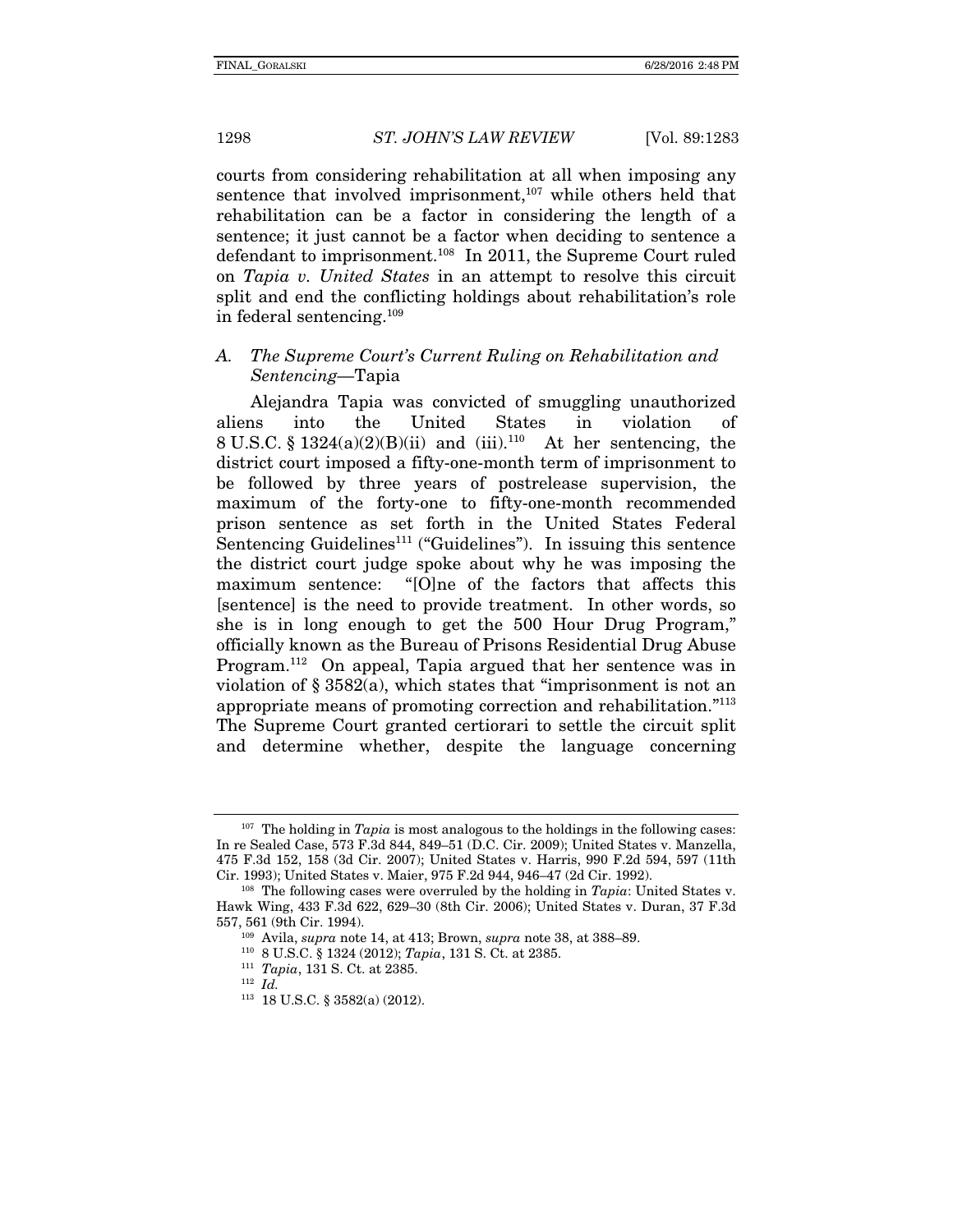rehabilitation in  $\S$  3553(a)(2)(D), a sentencing court judge can use rehabilitative hopes for the defendant as a reason to lengthen the term of imprisonment under  $\S 3582(a).$ <sup>114</sup>

To determine if the district court's sentence length was impermissible, the Supreme Court conducted an analysis of what § 3582(a) was meant to achieve and reviewed the record for inconsistencies within that analysis.115 The Court ultimately held in favor of the defendant, stating, "Section 3582(a) precludes sentencing courts from imposing or lengthening a prison term to promote an offender's rehabilitation."116 Because the sentencing transcript, on its face, showed that the district court judge lengthened Tapia's sentence based solely on her rehabilitative needs,117 the judgment was reversed and remanded to the United States Court of Appeals for the Ninth Circuit to consider other  $issues.$ <sup>118</sup>

In its reasoning, the Court noted that  $\delta$  3553(a)(2) dictates the four purposes of sentencing as retribution, deterrence, incapacitation, and rehabilitation but pointed out that each of these apply to sentencing differently, or not at all, depending on the type of sentence being imposed.<sup>119</sup> The language of  $\S 3582(a)$ instructs judges to consider the factors from  $\S 3553(a)(2)$ , but explicitly rejects the promotion of rehabilitation as a factor to be considered when imposing a sentence of imprisonment.<sup>120</sup> In addition, under 28 U.S.C. § 994(k), the United States Sentencing Commission is charged with the duty of "insur[ing] that the guidelines reflect the inappropriateness of imposing a sentence to a term of imprisonment for the purpose of rehabilitating the defendant or providing the defendant with needed educational or vocational training, medical care, or other correctional treatment."121 Justice Kagan, writing for the majority, said that the analysis of the issue could end there because the clarity of the statutes indicates that courts should refer to all of the

<sup>&</sup>lt;sup>114</sup> 18 U.S.C. §§ 3553(a)(2)(D), 3582(a) (2012); *Tapia*, 131 S. Ct. at 2386.<br><sup>115</sup> *See generally Tapia*, 131 S. Ct. 2382.<br><sup>116</sup> *Id.* at 2391.<br><sup>117</sup> *Id.* at 2392.<br><sup>118</sup> *Id.* at 2387–88; *see also* 18 U.S.C. § 3553(a) allows judges sentencing a federal offender to impose sanctions in the form of imprisonment, probation, or fine. 18 U.S.C. § 3551(b) (2012).<br><sup>120</sup> 18 U.S.C §§ 3553(a)(2), 3582(a) (2012); *Tapia*, 131 S. Ct. at 2388.<br><sup>121</sup> 28 U.S.C. § 994(k) (2012).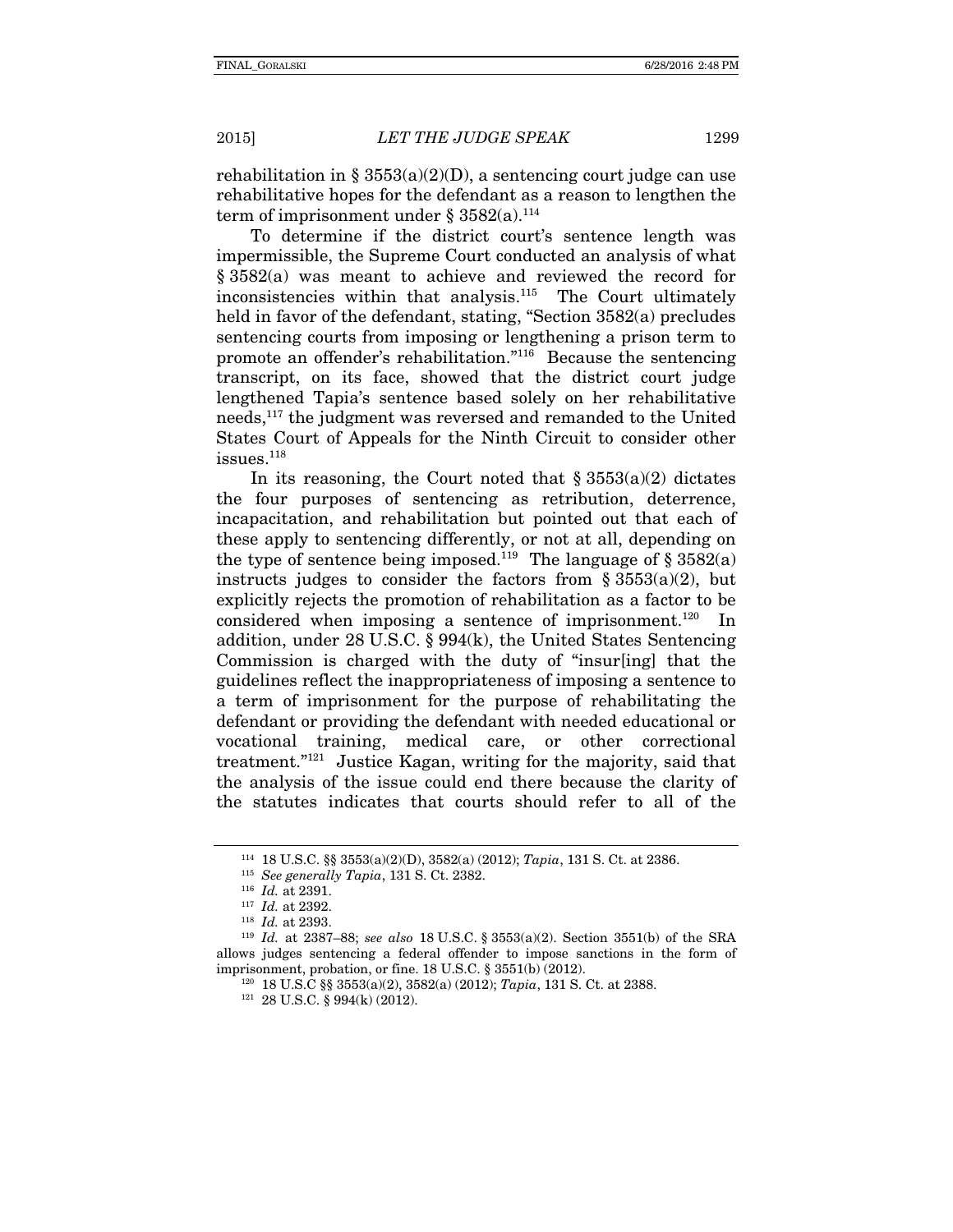justifications for punishment, except for rehabilitation, when determining whether to impose imprisonment and, if they chose to do so, how long the term of imprisonment should be.<sup>122</sup>

However, the Court went on to address the argument presented in the opposing amicus brief which said that the word "recognize," as it appears in  $\S 3582(a)$ , simply means that a judge should "not put too much faith in the capacity of prisons to rehabilitate," and that rehabilitation can still be considered, to at least some degree, when determining length of imprisonment, if not when deciding to impose a sentence of imprisonment in the first place.<sup>123</sup> This argument was quickly struck down when the Court reiterated the clarity of the language in § 3582(a) and 28 U.S.C. § 994(k) and noted that the word "imprisonment" itself does not distinguish between the "defendant's initial placement behind bars and his continued stay there."124 The Court noted that when imposing a term of probation or supervised release, judges are statutorily entrusted with the power to order a defendant to participate in a rehabilitation program, but there is no provision that gives the courts this power during the period of the defendant's incarceration.<sup>125</sup> The silence of the statute in this area is cited as evidence of Congress's intent to deny judges the capacity to order defendants to participate in prison-run rehabilitation programs.126

The holding of this case—a judge may not lengthen a criminal defendant's sentence of imprisonment based on the need for rehabilitation<sup>127</sup>—is clear, but the Court did allow one caveat to its ruling, saying that a sentencing court does not commit error by simply discussing opportunities for rehabilitation available during the length of a defendant's imprisonment.<sup>128</sup> The Court noted that  $\S 3582(a)$  permits a judge to "make a recommendation concerning the type of prison facility appropriate for the defendant<sup> $n_{129}$ </sup> and, in that manner, may

<sup>&</sup>lt;sup>122</sup> Tapia, 131 S. Ct. at 2388.<br><sup>123</sup> Id. at 2388–89.<br><sup>124</sup> 18 U.S.C. § 3582(a); 28 U.S.C. § 994(k); Tapia, 131 S. Ct. at 2389–90.<br><sup>125</sup> Tapia, 131 S. Ct. at 2390.<br><sup>126</sup> Id.

 $\frac{127}{128}$  *Id.* at 2392.

<sup>129</sup> 18 U.S.C. § 3582(a).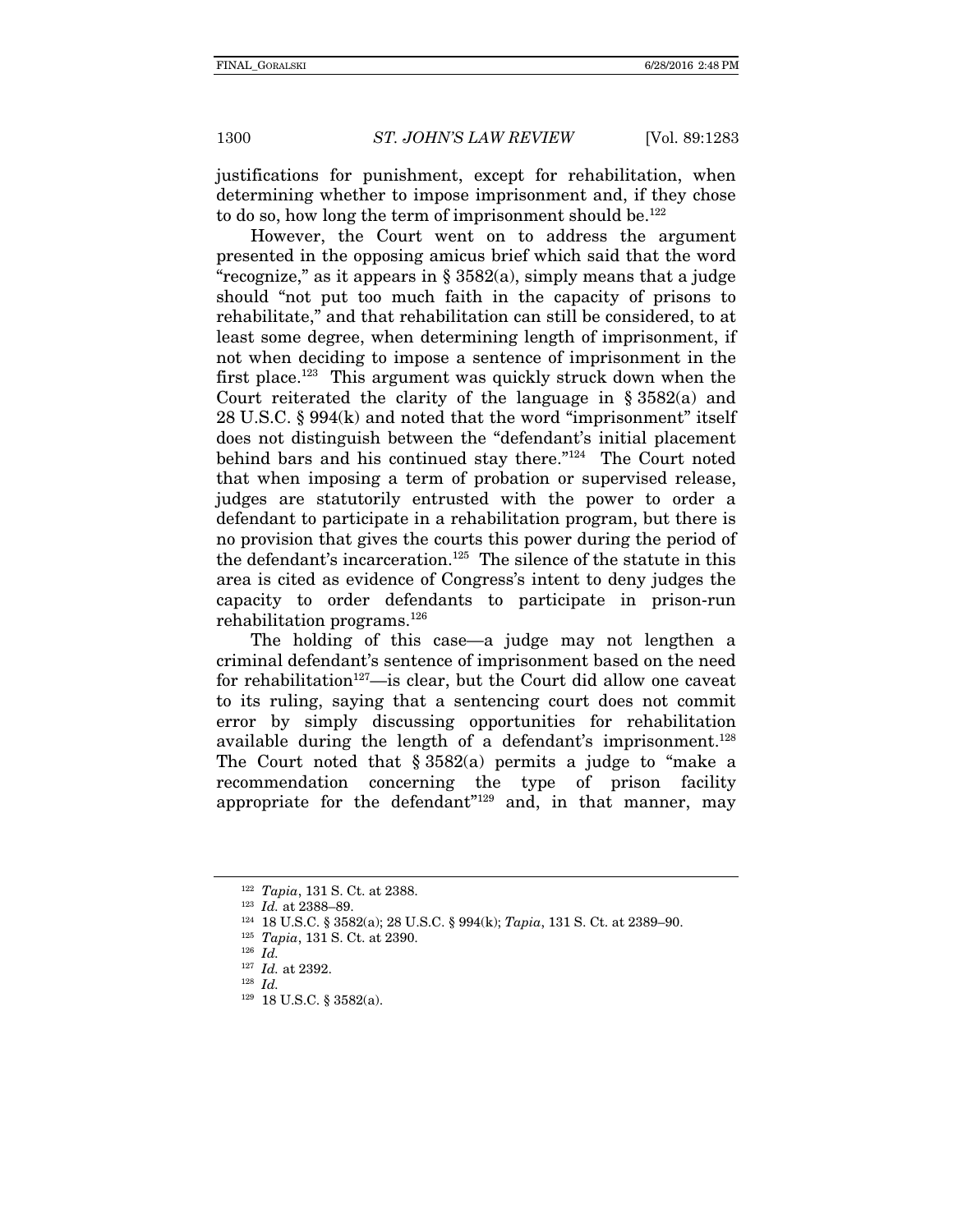encourage the Federal Bureau of Prisons ("BOP") to place a particular defendant in a place with access to treatment that might help the defendant.<sup>130</sup>

#### B. The Post-Tapia Circuit Split

While, as discussed above, *Tapia* attempted to resolve a prior circuit split, the Supreme Court's decision led to continued disagreement between several circuit courts concerning the level of consideration the goal of rehabilitation can play in determining the length of a term of imprisonment before it becomes Tapia error. Some circuits agree that as long as rehabilitation is not a "dominant" factor, but merely an "additional justification" in determining the length of the sentence of imprisonment, consideration of rehabilitative goals is permissible, even to increase the length of a defendant's sentence.<sup>131</sup> Conversely, other circuits interpreted  $Tapia$  in a more literal fashion, holding that rehabilitation cannot be considered when sentencing a defendant to prison and can only be discussed so as to recommend a prison facility to the BOP.132

#### 1. "Additional Justification" and "Dominant" Factor Tests

On one side of the rehabilitation circuit split are the Tenth, Eighth, and Fifth circuit courts that believe rehabilitation can, and even should, play a minor role in determining the length of a defendant's imprisonment.<sup>133</sup> These courts seem to agree with the Senate Report, that rehabilitation should not be the sole purpose in sentencing a defendant to a term of imprisonment, but that rehabilitation is nonetheless an important principle of punishment that should not be ignored as a justification for sending a criminal defendant to prison.<sup>134</sup>

In United States v. Cardenas-Mireles, 135 the Tenth Circuit held that it was permissible for judges to consider rehabilitation when determining the length of a prison sentence, so long as

<sup>&</sup>lt;sup>130</sup> Tapia, 131 S. Ct. at 2392.<br><sup>131</sup> United States v. Receskey, 699 F.3d. 807, 812 (5th Cir. 2012); see also United States v. Pickar, 666 F.3d 1167, 1169 (8th Cir. 2012); United States v. Cardenas-Mireles, 446 F. App'x 991, 995 (10th Cir. 2011). 132 United States v. Deen, 706 F.3d 760, 767–68 (6th Cir. 2013); United States v.

Gilliard, 671 F.3d 255, 256 (2d Cir. 2012).<br>
<sup>133</sup> See cases cited supra note 131.<br>
<sup>134</sup> S. REP. NO. 98-225, at 119 (1983).<br>
<sup>135</sup> 446 F. App'x 991.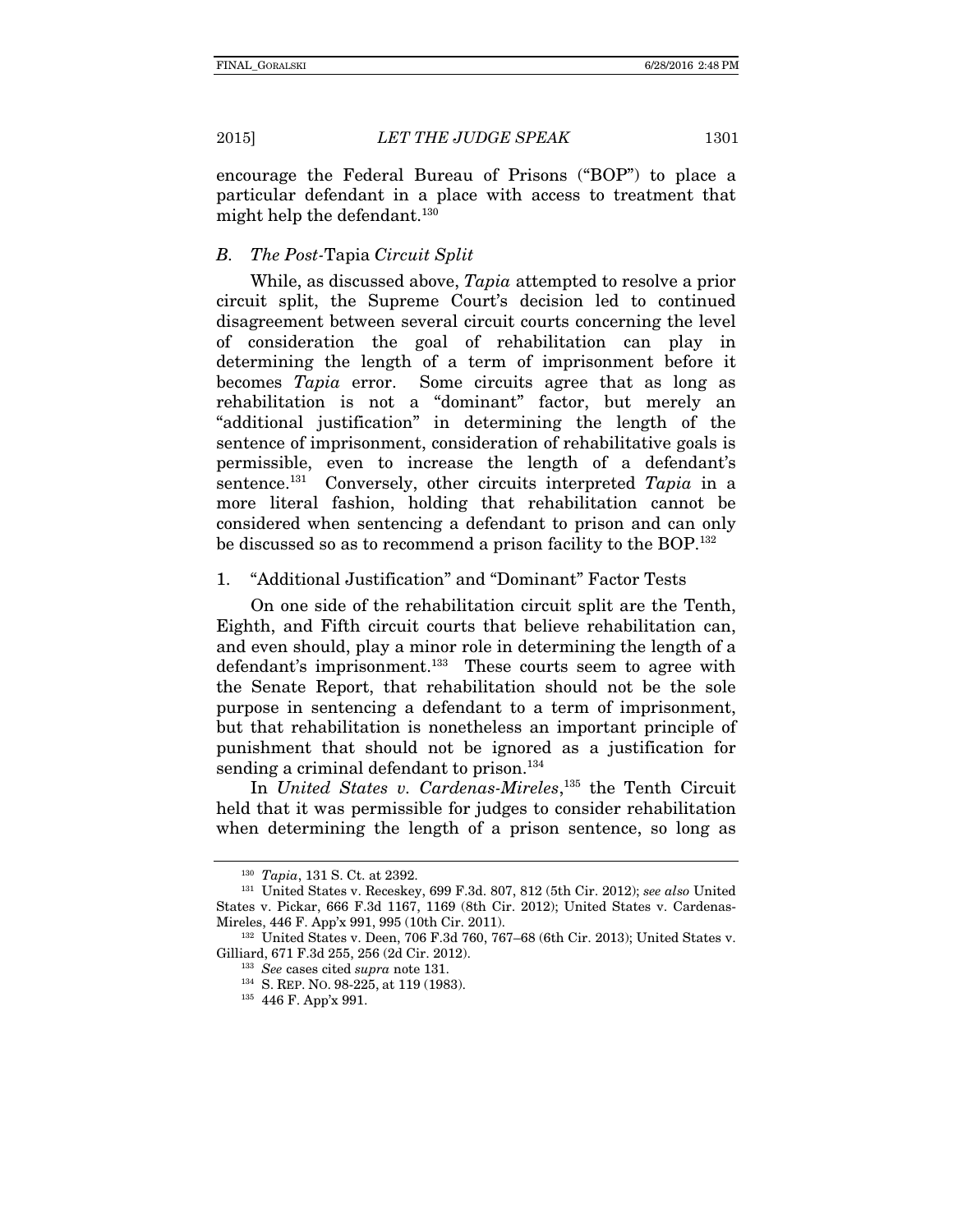rehabilitation was only an "additional justification" as to the length of the sentence.<sup>136</sup> Defendant Cardenas-Mireles was charged with illegal reentry into the United States from Mexico after having been deported four times as a result of his forty-four convictions and seventy-two additional arrests over a period of three decades.137 The district court judge sentenced him to the maximum sentence recommended by the Guidelines, ninety-six months.<sup>138</sup> On appeal, Cardenas-Mireles argued that his lengthy sentence was based on his need for rehabilitation, specifically medical care, and such a basis was a violation of Tapia and  $§ 3582(a).$ <sup>139</sup> In explaining its reasoning for the lengthy sentence, the district court emphasized the defendant's recidivist tendencies, as evidenced by his numerous arrests and convictions.140 The judge believed that Cardenas-Mireles's incapacitation was in society's best interest. The defense centered its arguments on the sentencing judge's following statement: "I just cannot bring myself to agree that any downward departure is particularly relevant here, especially given [Cardenas-Mireles's] mental and physical condition."141 However, in explaining its holding, the Tenth Circuit determined that the defendant's "health was, at best, an additional justification, but not a necessary justification, for the 96-month sentence."<sup>142</sup> This "additional justification" test adheres to Tapia's holding because the district court would have imposed the ninety-six-month sentence regardless of Cardenas-Mireles's need for medical rehabilitation due to his need to be incapacitated.143 The discussion of his need for such treatment is permissible under the caveat in Tapia through which a sentencing judge is permitted to discuss and make recommendations concerning a defendant's need for rehabilitation.144

<sup>&</sup>lt;sup>136</sup> *Id.* at 995 (emphasis omitted).<br><sup>137</sup> *Id.* at 992.<br><sup>138</sup> *Id.* at 992–93.<br><sup>139</sup> *Id.* at 994.<br><sup>140</sup> *Id.* at 995.<br><sup>141</sup> *Id.* 

 $142$  *Id.* 

 $143$  *Id.* 

<sup>144</sup> Tapia v. United States, 131 S. Ct. 2382, 2392 (2011).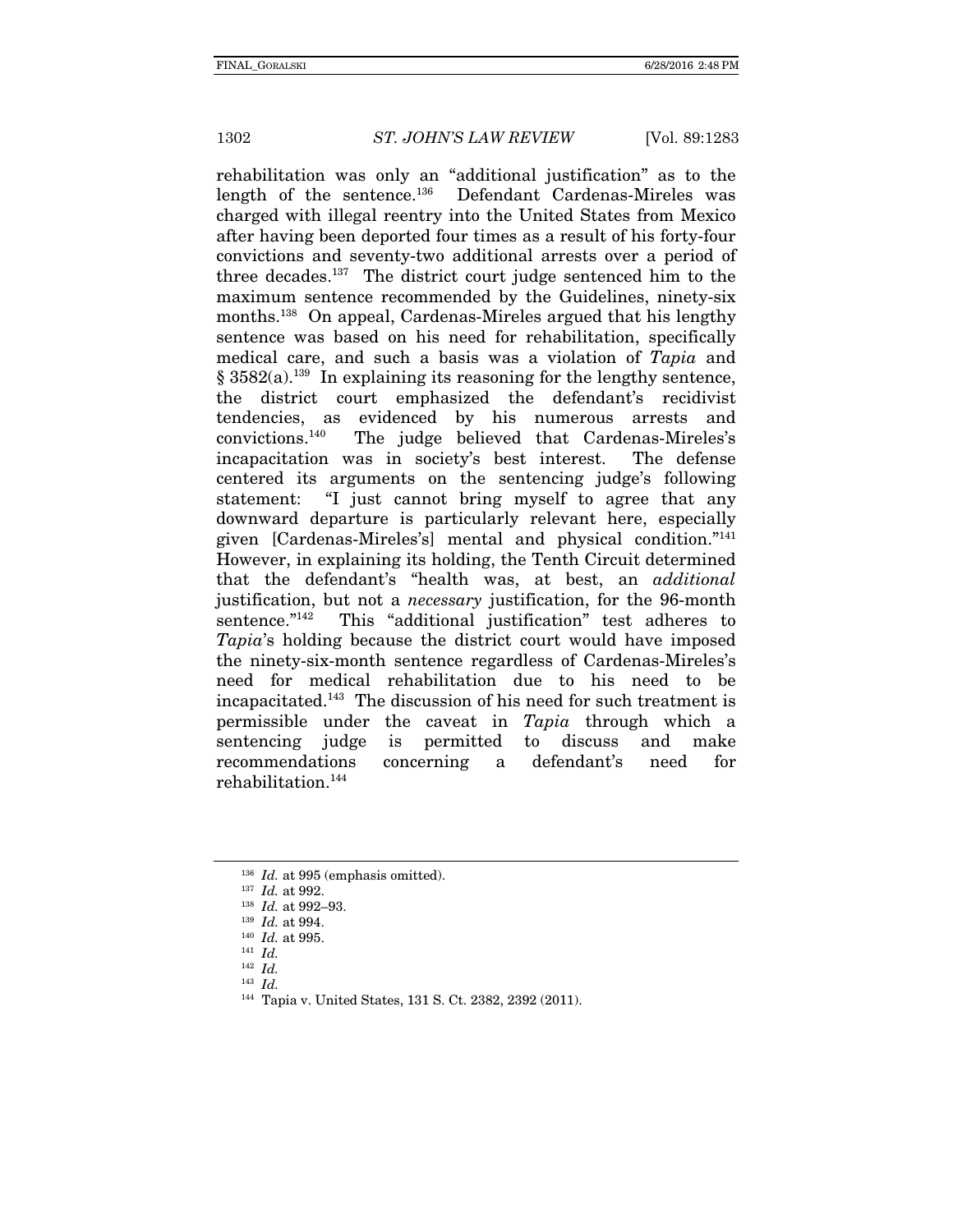The Eighth Circuit reached a similar conclusion in United States v. Pickar.<sup>145</sup> In this case, the court held that as long as rehabilitation was not a "dominant" factor in imposing a particular sentence length, then its consideration did not result in error on behalf of the sentencing court.<sup>146</sup> The defendant, Gregg Allen Pickar, was sentenced to a 150-month imprisonment after being found guilty of bank robbery by a jury.147 Although the Guidelines recommended a sentence range of 100 to 125 months, the Eighth Circuit affirmed the sentence based on Pickar's recidivist tendencies, the danger he posed to the public, and the need to deter other people in society from committing the same crimes as  $Pickar.<sup>148</sup>$  The sentencing judge noted that being on probation in the past had not dissuaded Pickar from continuing his criminal tendencies and "that a long sentence is necessary to provide Mr. Pickar with needed care and treatment."149 The Eighth Circuit examined the factors listed in § 3553(a), intended to guide a sentencing judge, and determined that the danger of Pickar's recidivism and the need to deter the general public from committing similar crimes were the "dominant" factors in choosing to impose such a lengthy sentence.150 Because the sentence passed the "dominant" factor test, meaning that the need for rehabilitation was not a "dominant" factor, and in fact, there was no indication whatsoever that Pickar's sentence was lengthened on rehabilitative grounds, the 150-month sentence was affirmed.<sup>151</sup>

By adopting both the "additional justification" test and the "dominant" factor test, the Fifth Circuit, in United States v. Receskey, 152 affirmed the defendant, Julie Ann Receskey's, sentence of thirty months' imprisonment upon revocation of her supervised release stemming from a guilty plea to possession with intent to distribute methamphetamine.<sup>153</sup> Receskey argued

 $^{145}$  666 F.3d 1167, 1169 (8th Cir. 2012).  $^{146}$   $Id.$   $^{147}$   $Id.$  at 1167–68.

<sup>&</sup>lt;sup>148</sup> Id. at 1168–69.<br><sup>149</sup> Id. at 1169.<br><sup>150</sup> Id.

 $151$  Id. at 1169–70 (contrasting the case at hand to Tapia where the trial court explicitly lengthened the defendant's sentence in order to ensure that she would be able to complete a drug treatment program).<br>  $^{152}$  699 F.3d 807 (5th Cir. 2012).<br>  $^{153}$  Id. at 808.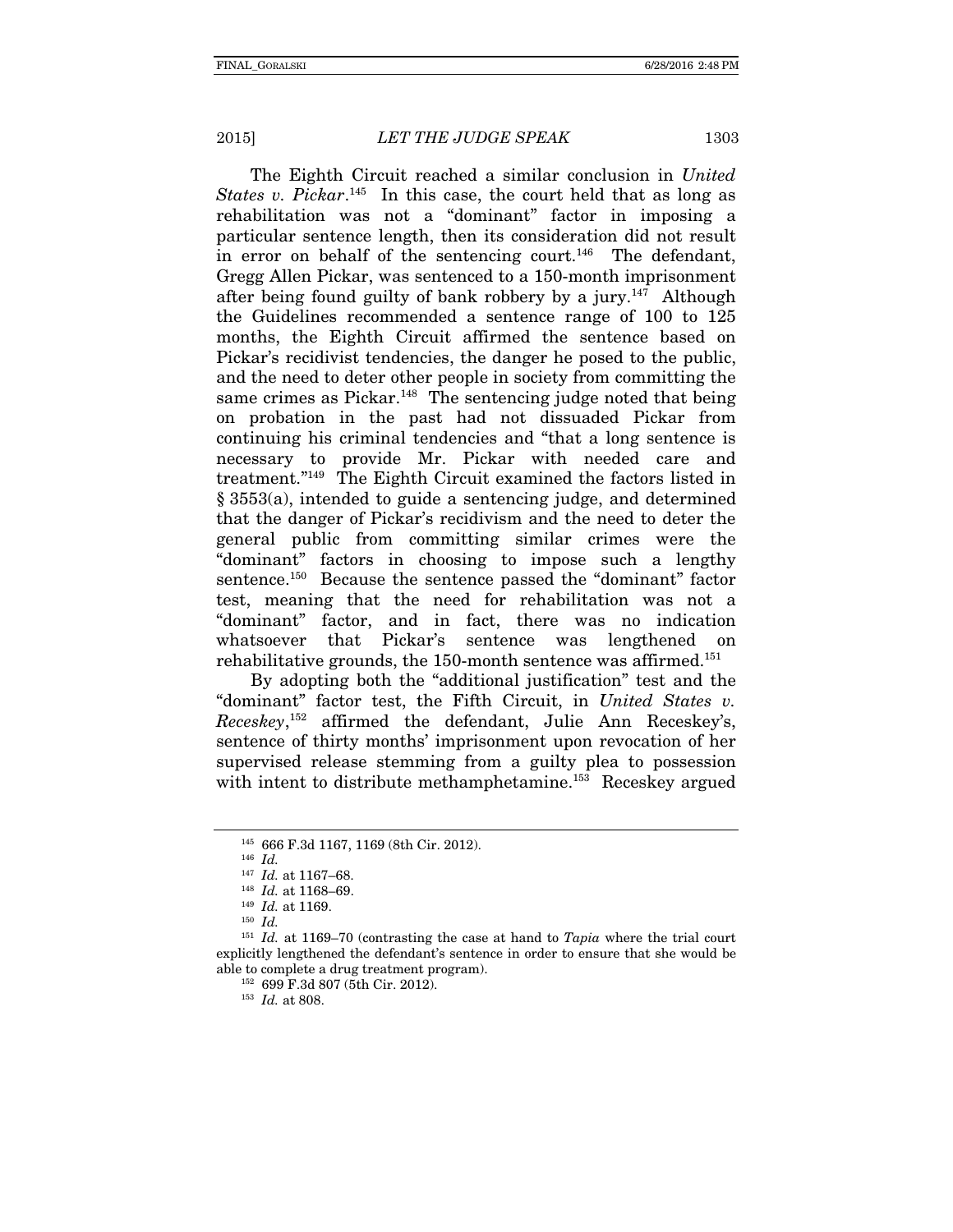that this sentence was unreasonable due to the fact that the district court violated *Tapia* by considering her need for rehabilitation when determining her sentence.154 While the sentencing judge did discuss Receskey's need for drug treatment and expressed a hope that she would receive assistance in that area from the BOP, a simple discussion of the opportunities that the defendant would have in prison to pursue rehabilitation is not Tapia error.<sup>155</sup> The Fifth Circuit ruled that, based on the district court's discussion, it was clear that the judge was merely expressing a hope that Receskey would participate in some type of rehabilitative program.156 The sentencing judge's concern over Receskey's needs may have been an "additional justification" in imposing the sentence, but any such justification was outweighed by the "dominant" factor of specific deterrence; the defendant had violated her supervised release on numerous occasions by testing positive for drug use and needed to be deterred from committing further violations.<sup>157</sup> To succeed on her appeal, Receskey would have had to prove that rehabilitation was a "dominant" factor in the judge's decision to send her to prison and that it was more than a simple "additional justification."158 This is a seemingly high standard that indicates the Fifth Circuit's inclination to allow more discussion of rehabilitation than a strict interpretation of § 3582(a) and Tapia suggest.

#### 2. Rehabilitation: A Nonfactor

Where the Fifth, Eighth, and Tenth Circuits permitted courts to consider rehabilitation as a factor in determining the length of a defendant's terms of imprisonment,<sup>159</sup> the Second and Sixth Circuits adopted a far stricter interpretation of the Supreme Court's ruling in Tapia and §  $3582(a)$ .<sup>160</sup> These circuits interpreted Tapia to mean that the only factors from  $\S 3553(a)(2)$ that should be considered when sentencing a defendant to a term

<sup>&</sup>lt;sup>154</sup> *Id.* at 809.<br>
<sup>155</sup> *Id.* at 810.<br>
<sup>156</sup> *Id.* at 812.<br>
<sup>158</sup> *Id.* at 812.<br>
<sup>158</sup> See generally 699 F.3d 807; United States v. Pickar, 666 F.3d 1167 (8th Cir.

<sup>2012);</sup> United States v. Cardenas-Mireles, 446 F. App'x 991 (10th Cir. 2011). <sup>160</sup> See supra note 132 and accompanying text.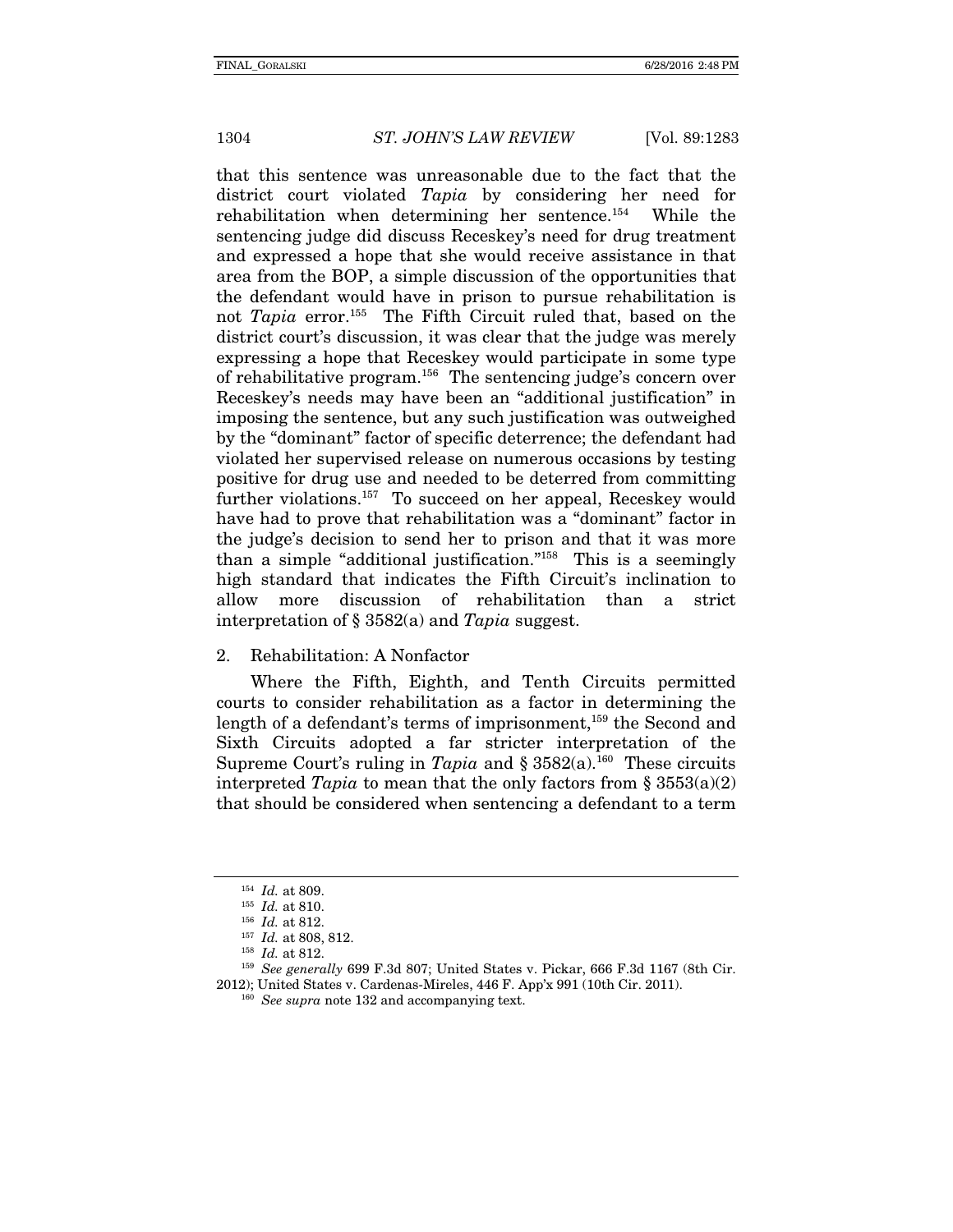of imprisonment are retribution, deterrence, and incapacitation, constituting a complete ban on rehabilitation as a justification for imprisonment.<sup>161</sup>

In United States v. Gilliard,<sup>162</sup> the Second Circuit, addressing the defendant's claims of a Tapia violation, affirmed the ninetysix-month sentence, holding that the district court applied the permissible sentencing factors from § 3553(a) and correctly omitted any consideration of rehabilitation in determining the length of the sentence.<sup>163</sup> The district court imposed an above-Guidelines sentence of ninety-six months of imprisonment on Gilliard, who pleaded guilty to "conspiring to distribute and possess with the intent to distribute heroin."164 The court based its decision on Gilliard's "extensive criminal history," which included prior convictions for drug related crimes, and his tendency to violate the terms of his supervised release.<sup>165</sup> The court specifically stated that it sought to impose a lengthy sentence to advance the goal of specific deterrence due to Gilliard's tendency for recidivism.<sup>166</sup> While the district court did discuss Gilliard's apparent drug problem and need for treatment, the judge only discussed rehabilitation by way of recommending treatment programs to the BOP, rather than considering such treatment in determining the length of the sentence; therefore there was no Tapia error.<sup>167</sup>

The Sixth Circuit held similarly in United States v. Deen<sup>168</sup> when it found that the district court impermissibly considered rehabilitation as a factor in determining the length of Deen's imprisonment, in violation of both  $Tapia$  and § 3582(a).<sup>169</sup> Deen pleaded guilty to several violations of his supervised release—a punishment that was part of his sentence for a conviction for distributing cocaine—including domestic violence and alcohol use.170 The Guidelines recommend a four to ten-month prison sentence for such violations; however, the district court imposed

<sup>&</sup>lt;sup>161</sup> See, e.g., United States v. Gilliard, 671 F.3d 255, 259 (2d Cir. 2012).<br><sup>162</sup> 671 F.3d 255.<br><sup>163</sup> Id. at 257–59.<br><sup>164</sup> Id. at 256–57.<br><sup>165</sup> Id. at 257.

<sup>&</sup>lt;sup>167</sup> *Id.* at 259.<br><sup>168</sup> 706 F.3d 760 (6th Cir. 2013).<br><sup>169</sup> *Id.* at 767–68.<br><sup>170</sup> *Id.* at 762.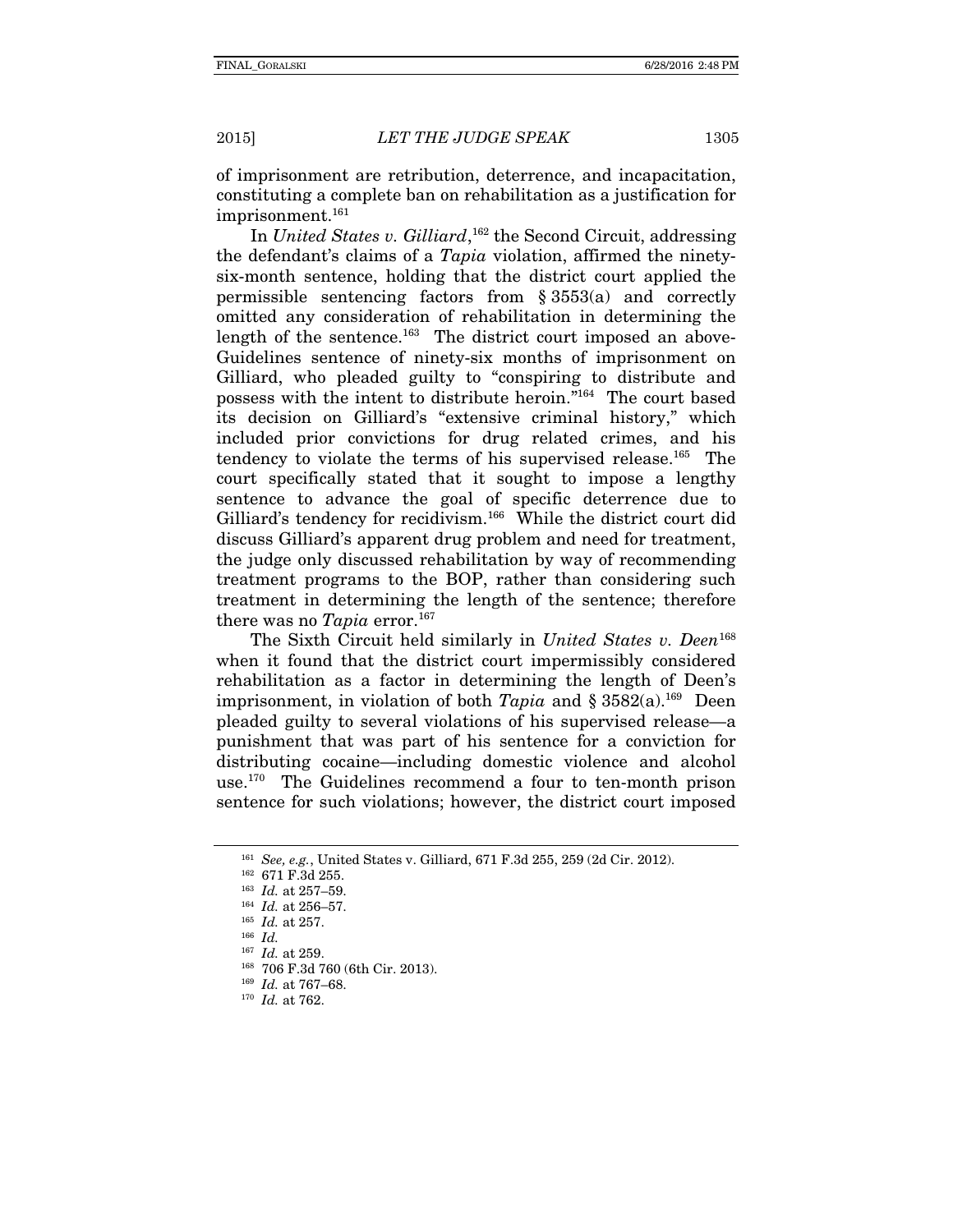a sentence of twenty-four months to "give the Bureau of Prisons another chance to do some in-depth rehabilitation with Mr. Deen."<sup>171</sup> The sentencing judge further stated, "IIt is important to consider whether the goal of rehabilitation, which I think is the end game in terms of the criminal justice system, can be best achieved through incarceration, and it sounds as though maybe it can."172 The Sixth Circuit, in overturning Deen's sentence as clear Tapia error, reiterated that imprisonment is not a means by which the goal of rehabilitation should be pursued.<sup>173</sup>

#### III. RECONSIDERING REHABILITATION IN PRISONS

There is a large amount of controversy and associated case law that primarily stems from the original circuit split<sup>174</sup> that led to the ruling in  $Tavia$  and the current circuit split.<sup>175</sup> The continuing debate in this area concerning rehabilitation and its role as a form of punishment when dealing with a sentence of imprisonment serves as an indicator that the complete abandonment of the rehabilitative system from the early and mid-1900s may not have been the best course of action. As detailed above, the importance of rehabilitation and the effectiveness of rehabilitative programs were severely misrepresented during the 1970s when the beginnings of the retributivist movement began.176 Armed with that knowledge, it may well be time to revisit and reevaluate the use of rehabilitation as part of a criminal defendant's sentence of imprisonment.

<sup>&</sup>lt;sup>171</sup> Id. (internal quotation marks omitted).<br><sup>172</sup> Id. (internal quotation marks omitted).<br><sup>173</sup> Id. at 767–68. On another appeal concerning the consideration of rehabilitation in sentencing, the Eleventh Circuit held that "[b]ecause it is impermissible to consider rehabilitation, a court errs by relying on or considering rehabilitation in any way when sentencing a defendant to prison." United States v. Vandergrift, 754 F.3d 1303, 1311 (11th Cir. 2014). The court recognized, as laid out in Tapia, that rehabilitation can be discussed in a limited manner during sentencing, but made it clear that anything that could be interpreted as consideration of rehabilitation constitutes plain Tapia error. This holding is different from that of the Second and Sixth Circuits because the court found Tapia error in the judge's consideration of Vandergrift's rehabilitative needs, but did not overrule the sentence because the error did not affect his "substantial rights" and the "sentence would have been different but for the court's consideration of rehabilitation." Id. at 1311–12.<br>
<sup>174</sup> See cases cited *supra* notes 107–08.<br>
<sup>175</sup> See supra Part I.D.<br>
<sup>176</sup> See supra Part I.D.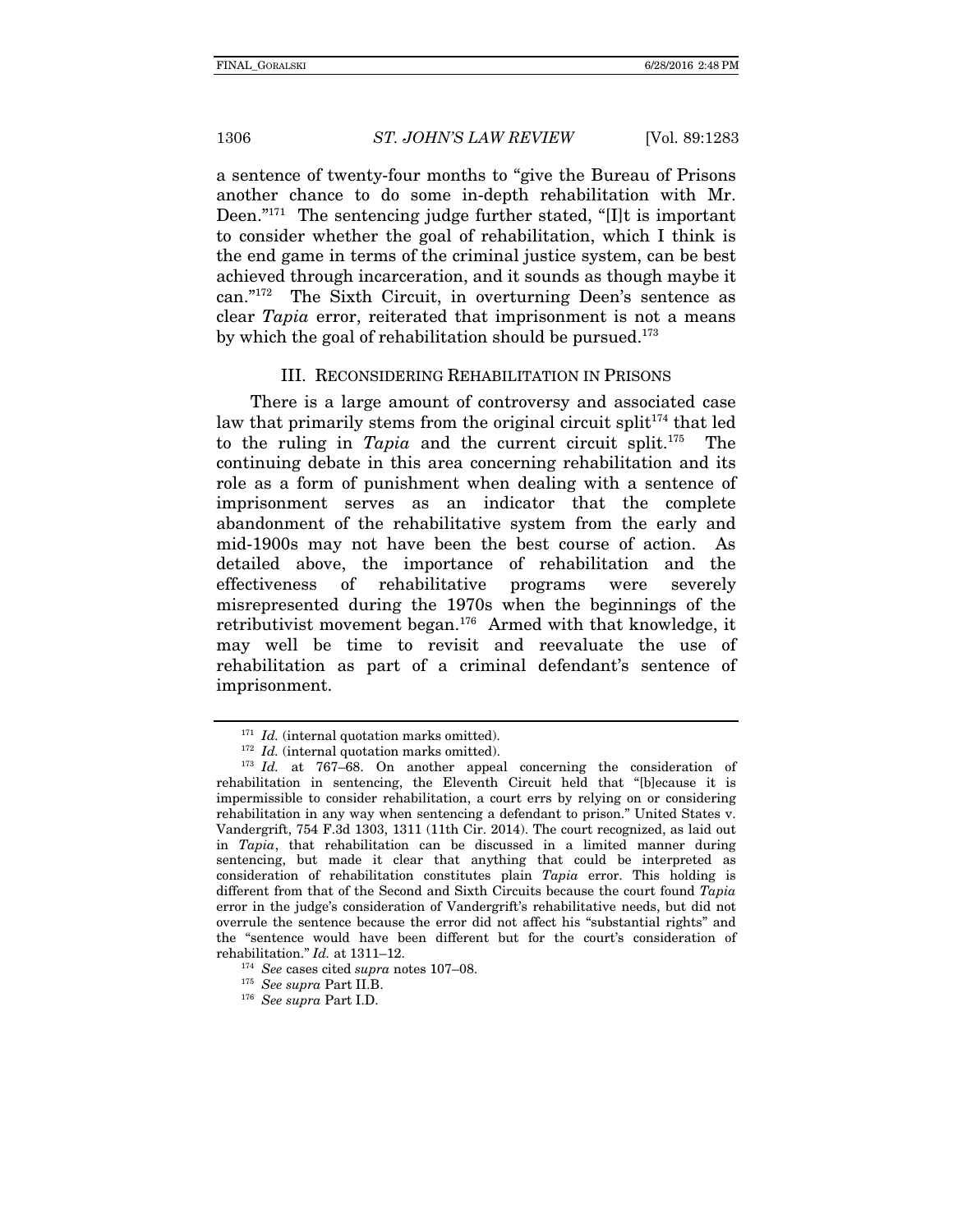#### A. Adopting the Fifth Circuit Test

To resolve the current circuit split and to further the valid goal of rehabilitation, the Supreme Court should adopt the Fifth Circuit's combination of the "additional justification" and "dominant" factor tests.177 As mentioned above, the Senate intended § 3582(a) to prohibit rehabilitation from being the sole principle of punishment considered when sentencing a defendant to a term of imprisonment.<sup>178</sup> This new test would allow judges to consider a defendant's rehabilitative needs without the risk of judges relying on rehabilitation as the only reason behind sentencing a defendant to prison. The test used by the Fifth Circuit does not offend the ruling in Tapia because it does not allow for a sentence to be lengthened for purposes of rehabilitation only;179 it does allow judges to discuss and consider rehabilitation as a secondary factor in the reasoning behind choosing to sentence the defendant to a particular term of imprisonment as a form of punishment, as opposed to imposing a fine or a term of probation.<sup>180</sup>

The Second and Sixth Circuits adhered to Supreme Court precedent; however, they failed to consider the importance of rehabilitation to the defendant as an individual and to the betterment of society as a whole.<sup>181</sup> Not permitting a sentence of imprisonment to be based on rehabilitation at all may increase the risk of recidivism for some defendants.182 Because of the unfortunate circumstances which many criminal defendants come from and return to upon their release from prison, the benefits of the deterrence and incapacitation these individuals were subjected to during their term of imprisonment can be washed away without the additional benefits of rehabilitation to

<sup>&</sup>lt;sup>177</sup> See United States v. Receskey, 699 F.3d 807, 812 (5th Cir. 2012).<br><sup>178</sup> S. REP. NO. 98-225, at 119 (1983).<br><sup>179</sup> See Tapia v. United States, 131 S. Ct. 2382, 2392 (2011).<br><sup>180</sup> Receskey, 699 F.3d at 812.<br><sup>181</sup> Unite Gilliard, 671 F.3d 255, 256 (2d Cir. 2012). The Sixth Circuit recognized that there is a growing trend back towards understanding and embracing rehabilitation in prisons as a benefit to both defendants and society; however, the court felt bound by the Supreme Court precedent from Tapia, and therefore, prohibited the district court from considering rehabilitation in any manner when determining the length of Deen's term of imprisonment. *Deen*, 706 F.3d at 768–69.<br><sup>182</sup> Welch, *supra* note 9, at 3–4.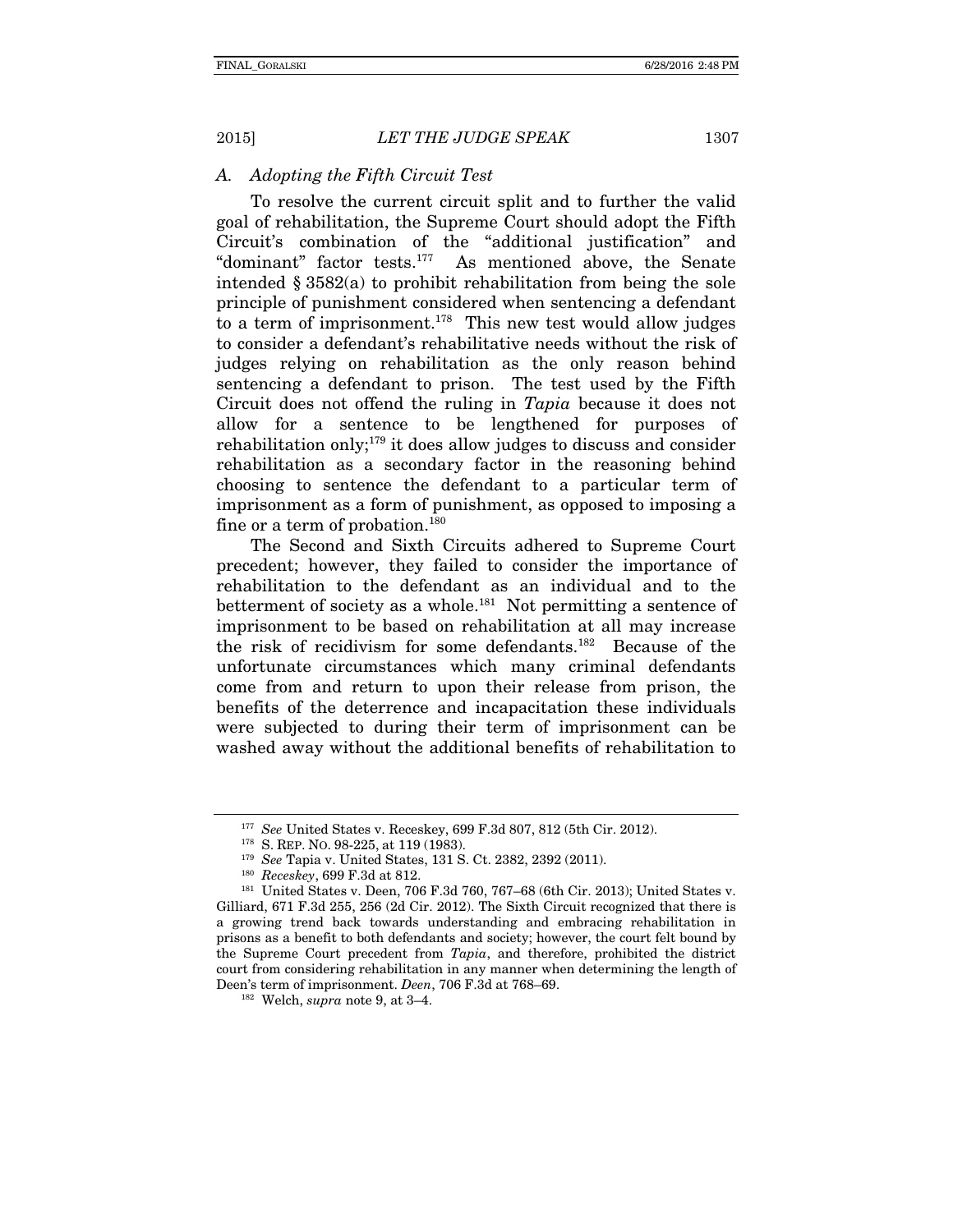help reduce the risk of recidivism.<sup>183</sup> Allowing judges to consider and talk about rehabilitation freely as an "additional justification" when sentencing a defendant to a term of imprisonment, but only allowing deterrence, incapacitation, and retributivism to be the "dominant" factors in determining the length that sentence, would help to reduce this risk of recidivism, and therefore help both the defendant and society.

#### B. Allowing Judges To Speak About Rehabilitation: Amending  $$3582(a)$

Alternatively, if the Supreme Court is unwilling to adopt the Fifth Circuit test, it may be the case that a more drastic measure is needed to balance the importance of rehabilitation and the statutory language in § 3582(a). Therefore, Congress should adopt the Eighth Circuit's "dominant" factor language into the statute. With that small change the relevant language would read: "recognizing that imprisonment [may not be a dominant factor inl promoting correction and rehabilitation."<sup>184</sup> This would allow judges openly to pursue the valid goal of rehabilitation, as referenced in  $\S 3553(a)(2)(D)$ , without offending Congress's original intention that rehabilitation not be the sole factor considered when sentencing a defendant to a term of imprisonment.<sup>185</sup>

The purpose of the contested language of § 3582(a) is valid and should be maintained. In limiting the use of rehabilitation when imposing a term of imprisonment, Congress wanted to "focus attention on the specific purposes of the sentencing process and assure that adequate emphasis is given to each."186 Congress believed that a greater emphasis should be given to the goals of deterrence, incapacitation, and retribution in an effort to elevate the importance of the protection of society from criminal activity, but that does not mean that Congress intended to exclude rehabilitation from being given any consideration whatsoever.<sup>187</sup> This change to the statute would not offend Congress's original

 $183$  Id. (acknowledging that rehabilitation is not a cure-all and that not all defendants can or will be rehabilitated, but noting that there is enough rehabilitative success to warrant a change in the system).<br><sup>184</sup> 18 U.S.C. § 3582(a) (2012).<br><sup>185</sup> 18 U.S.C. § 3553(a)(2)(D) (2012); S. REP. NO. 98-225, at 119 (1983).<br><sup>186</sup> S. REP. NO. 98-225, at 119.<br><sup>187</sup> See id.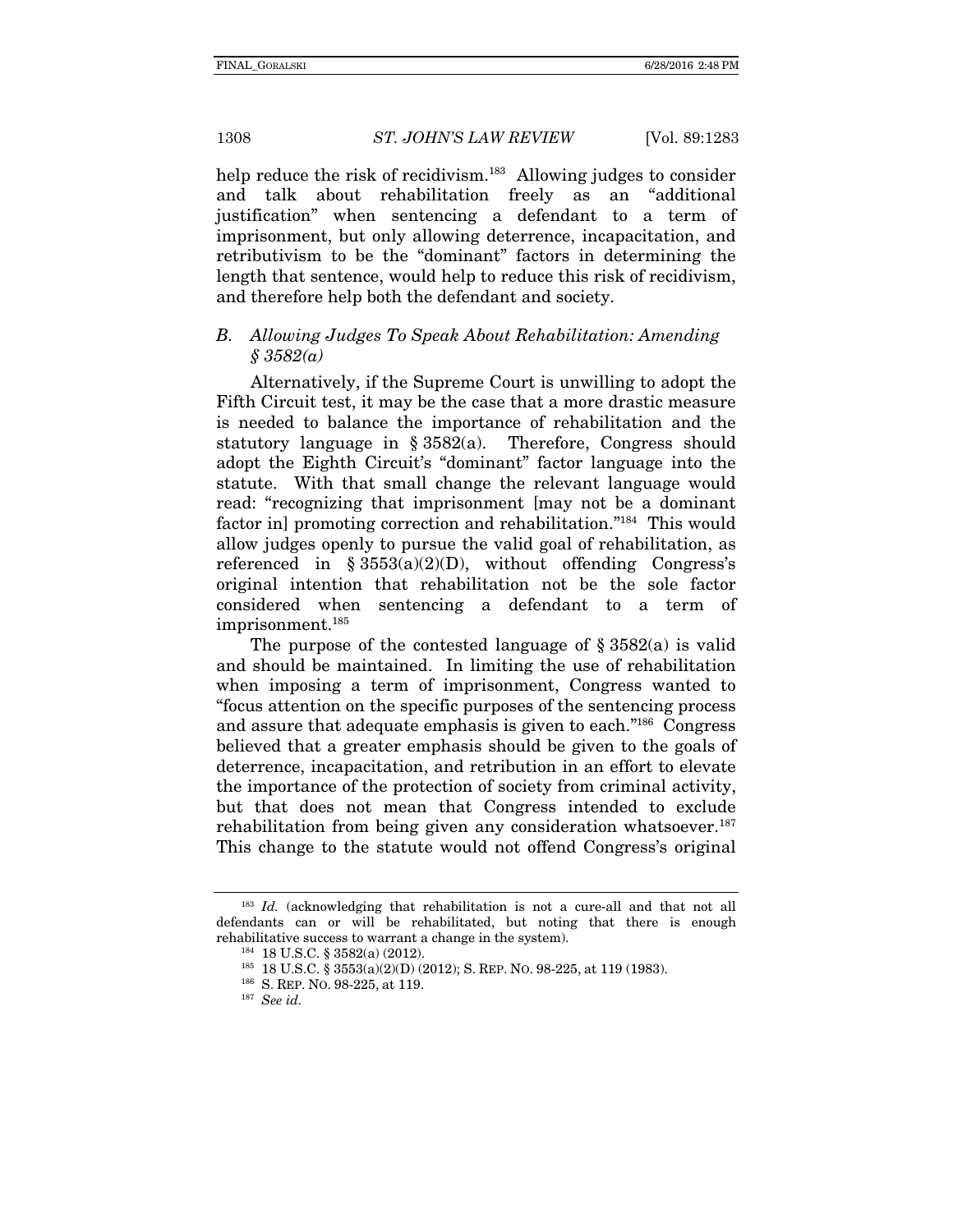intention because the "dominant" factor language inherently

implies that rehabilitation is prohibited from being the sole justification for sentencing a defendant to a term of imprisonment, allowing deterrence, incapacitation, and retribution to have more substantial weight in the sentencing decision.<sup>188</sup>

In all of the district court cases discussed above, the judges were talking about rehabilitation, and whether or not their respective sentences were overturned depended on the circuit courts' interpretations of how much that discussion weighed in determining the length of the term of imprisonment.<sup>189</sup> Tapia allows judges to discuss rehabilitation so long as they are recommending a particular facility to the Federal Bureau of Prisons ("BOP") in which an individual defendant will have access to the specific treatment that defendant may need, but the time needed to complete these programs may be longer than the time the defendant is sentenced to be in prison.<sup>190</sup> Not being able to complete a rehabilitative program will not allow the defendant, upon release back into society, to take advantage of the full benefits rehabilitative programs have to offer, whether they be drug treatment, medical treatment, or even educational and vocational programs.

This problem concerning balancing the need for rehabilitation against the other principles of punishment could be resolved if the wording of  $\S 3582(a)$  were modified so as to permit some degree of consideration to rehabilitation when a defendant is sentenced to a term of imprisonment. While this would create a fairly large change to the plain meaning of the statute, it is better to allow judges to speak freely concerning the defendant's rehabilitative needs than for judges to keep quiet for fear of being overturned and perhaps silently allowing too much consideration to be given to rehabilitation, leading to an increase in prison populations and a depletion of rehabilitation resources. This change would permit rehabilitation to be used when necessary to help a defendant who is going to be sent to prison anyway and would maintain the prohibition against sending defendants to prison solely so that they are forced to enroll and complete a rehabilitative program.

<sup>188</sup> Id.

<sup>&</sup>lt;sup>189</sup> See supra Part II.B.<br><sup>190</sup> See generally Tapia v. United States, 131 S. Ct. 2382 (2011).